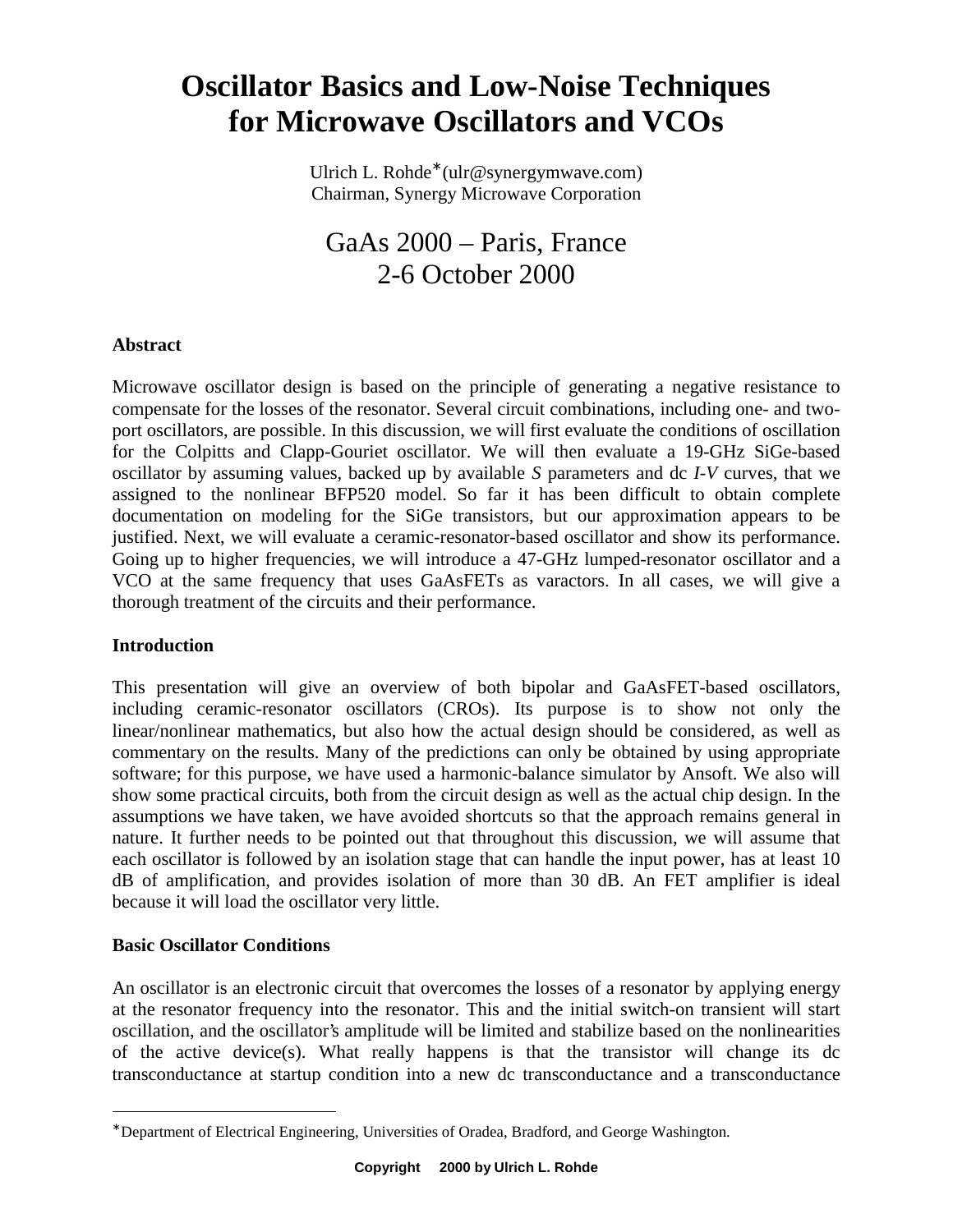value for the fundamental frequency and its harmonics. The total sum of these transconductances needs to be the same as the starting value at a given dc point. This is the mechanism that

stabilizes the oscillation and creates harmonic content, including a dc level shift that reduces the actual loop gain to exactly 1.

The required necessary (negative) resistance to compensate for the losses and enable oscillation is calculated by

$$
R_n = -\frac{\text{Re}(S_{21})}{50 \times \omega^2 \times C_1 \times C_2}
$$
 (1)

Figure 1 shows the voltage divider of the Colpitts oscillator



Figure 1-- Input of a Colpitts oscillator; the capacitive divider generates a negative input resistance which will start oscillation if an inductor is added.

The value of  $S_{21}$  can be obtained from the datasheet and the resulting  $R_n$  should be negative and sufficiently large to compensate the losses. On the other hand, there is a limit to how large the capacitance can be made. As the capacitance increases, the magnitude of  $R_n$  gets smaller and will no longer be large enough to compensate the losses. To demonstrate this, we have plotted in Figure 2 the real and imaginary values of the input impedance  $Z_{11}$  of Port 1 of the circuit shown in Figure 4.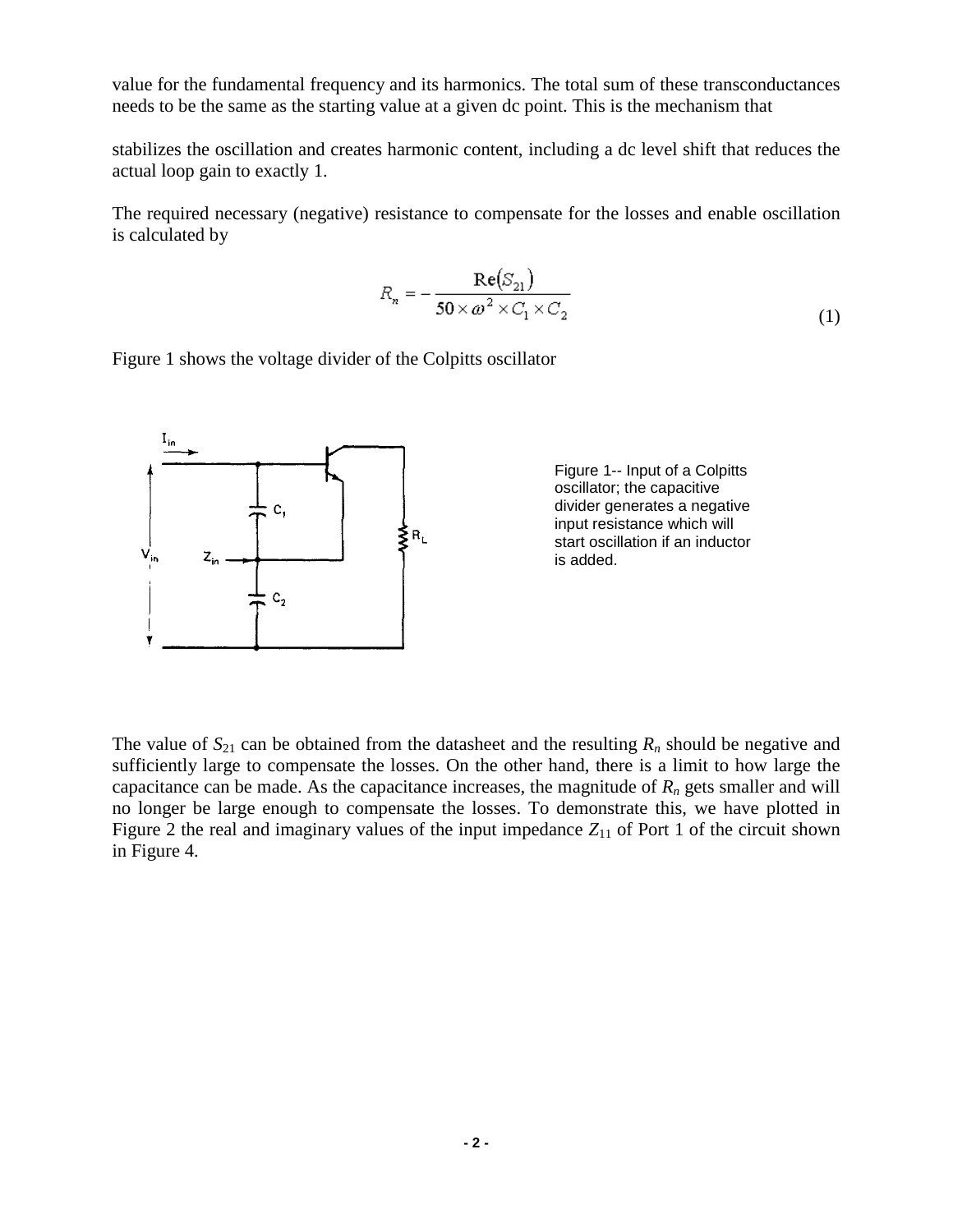

Figure 2--Real and imaginary values for  $Z_{11}$ .  $Z_{11}$  must be slightly larger than the loss resistance in the circuit for oscillation to start. The resulting dc shift in the transistor will then provide the amplitude stabilization.

Figure 3 shows a feedback oscillator illustrating the principles involved and showing the key components considered in the phase-noise calculation and its contribution. While this is a grounded-base oscillator, it can be transformed into any other configuration.



Figure 3--Diagram for a feedback oscillator illustrating the principles involved and showing the key components considered in the phase-noise calculation and its contribution.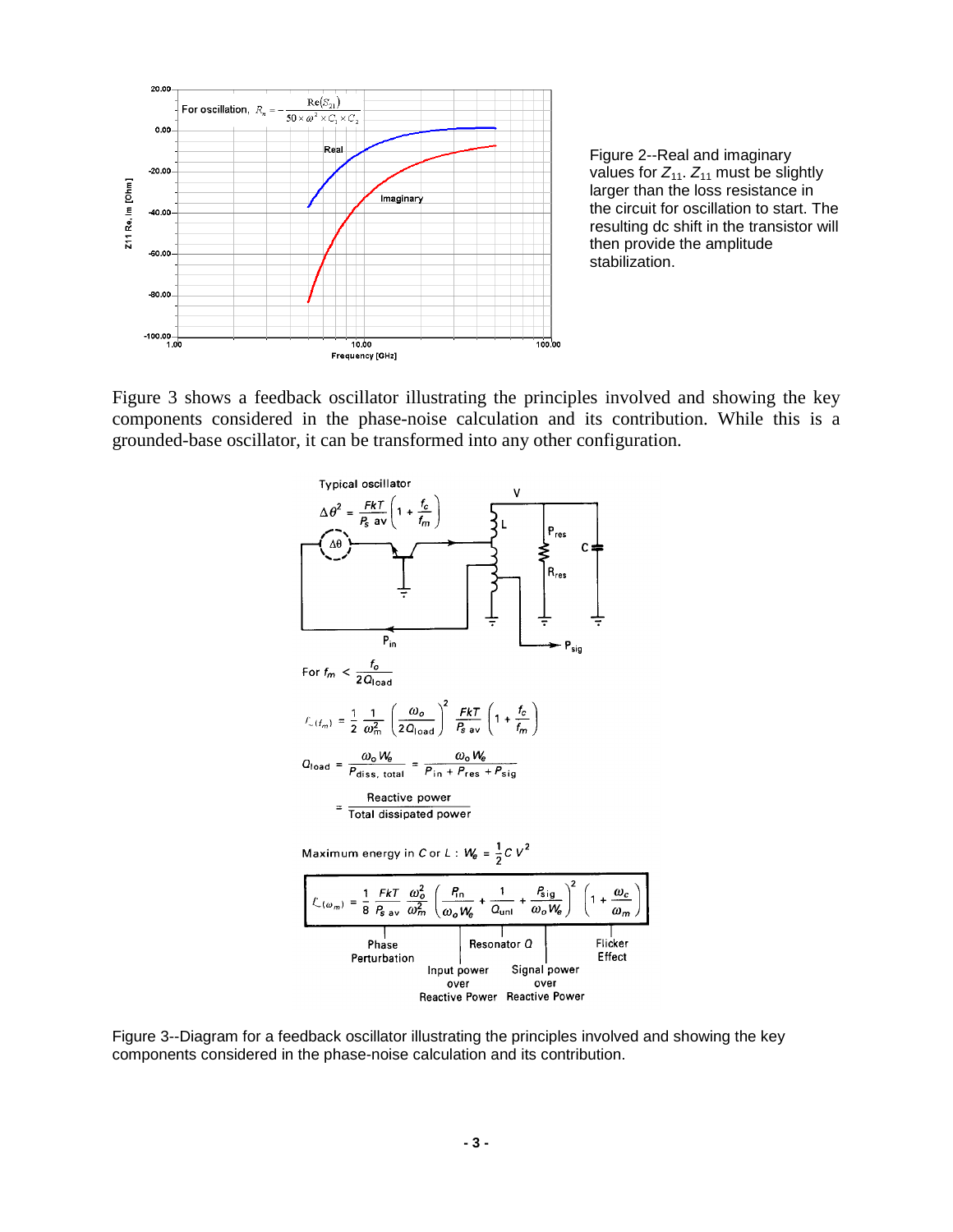#### **The Colpitts Oscillator**

For very high frequency applications, the Colpitts oscillator and a variation of this, correctly called the Clapp-Gouriet, are the circuits of choice. The following section deals with the standard Colpitts oscillator, which was chosen for our first example.



Figure 4--Test circuit for simulation purposes. By analyzing  $Z_{11}$  as a function of frequency, one can determine the available frequency range of oscillation for a given set of capacitors  $(C_1 \, [0.5])$  $pF$ ],  $C_2$  [0.8  $pF$ ]) and as a function of dc bias.

The capacitors  $C_1$  and  $C_2$ , which were mentioned in (1), are 0.5 pF and 0.8 pF in Figure 3, plus the intrinsic capacitance of the transistor. To be specific, base-emitter junction and diffusion capacitances are in parallel with  $C_1$  and the collector-emitter capacitance is in parallel with  $C_2$ . To get output from the oscillator, we used a coupling capacitor from the emitter as seen in Figure 4, as well as a capacitive voltage divider as part of the resonator as shown in Figure 5. The actual resonating frequency, which is determined by the reactive elements, can be approximated from Figure 6, which graphs the real and imaginary portions of the test current applied to the circuit by the Oscillator Design Aid in the Serenade Design Environment. This is equivalent to the negative resistance of (1), which then drives a negative current to compensate the losses. Besides finding the actual resonance frequency, we see that there is sufficient loop gain to tune the oscillator up to about 23 GHz, the crossover point for the real component of the test current becoming positive again.



Figure 5--The complete Colpitts oscillator using a 45-GHz transistor. It oscillates at 17 GHz. To evaluate the difference in noise performance, we took the output as part of the tuned circuit at the capacitive voltage divider and directly from the emitter (see Figure 10).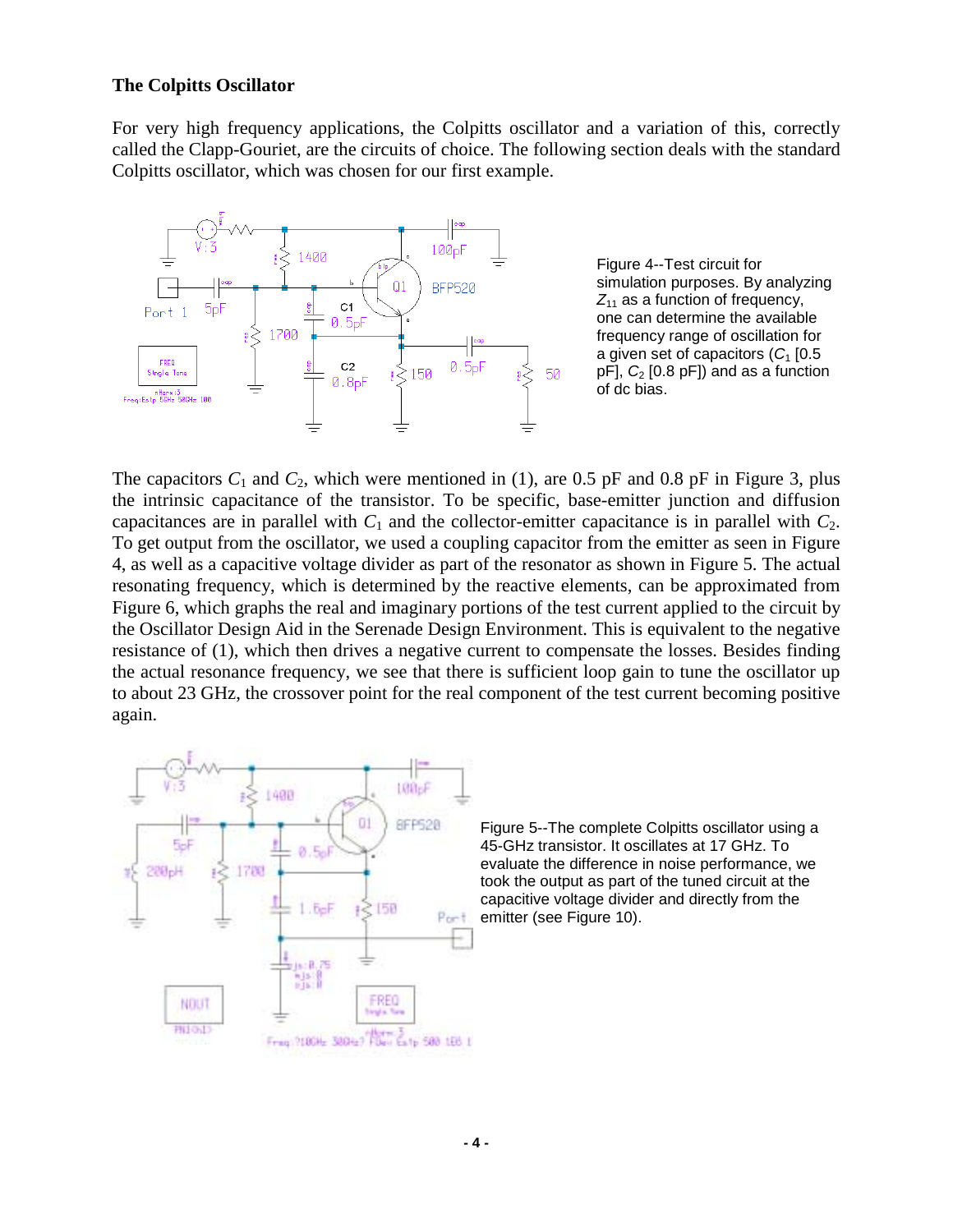

Figure 6--The oscillation frequency is determined by the crossover point of the reactance from capacitive to inductive (imaginary part of test current  $= 0$ ) and the real portion must be negative and large enough to compensate the resonator losses.

The oscillator circuit (Figure 5) is biased at about 4 mA and operates at 3 V. One of the problems with these microwave transistors is that they only tolerate fairly low voltages, and one needs to make sure that the voltage swing across the transistor does not exceed certain values (breakdown voltage).

Low-noise operation also requires a low dc current compared to the maximum allowed current. In this device, the maximum current is around 35 mA, but the 4 mA operating point results in a lower flicker corner frequency. Figure 7 shows the bias-dependent measured transition frequency  $(f_T)$ , which is a strong function of the current, as can be seen. In the case of our 4 mA operating point, the resulting  $f_T$  is somewhere around 25 GHz.  $f_T$  is defined as

$$
f_T = \frac{1}{2\pi C_E R_D} \tag{2}
$$

with

$$
R_D = \frac{26 \text{ mV}}{I_E} \tag{3}
$$

and

$$
C_E = \frac{w^2}{2D} \frac{I_E}{V_T} \tag{4}
$$

where  $I_E$  = emitter current,  $R_D$  = emitter diffusion resistance,  $C_E$  = emitter diffusion capacitance,  $w =$  effective base width,  $D =$  diffusion constant for the transistor, and  $V_T = 26$  mV. This equation implies that  $f<sub>T</sub>$  is constant, since the current cancels in the denominator. However, this equation is not reciprocal, meaning that once we know the emitter diffusion resistance and its capacitance, we can calculate  $f<sub>T</sub>$  but the bias changes apparently modulate *w* and therefore the equation for  $C_D$  does not hold below 20 mA. In other words, most of the nonlinearity is concentrated in the emitter diffusion capacitance, which is responsible for the steep changes.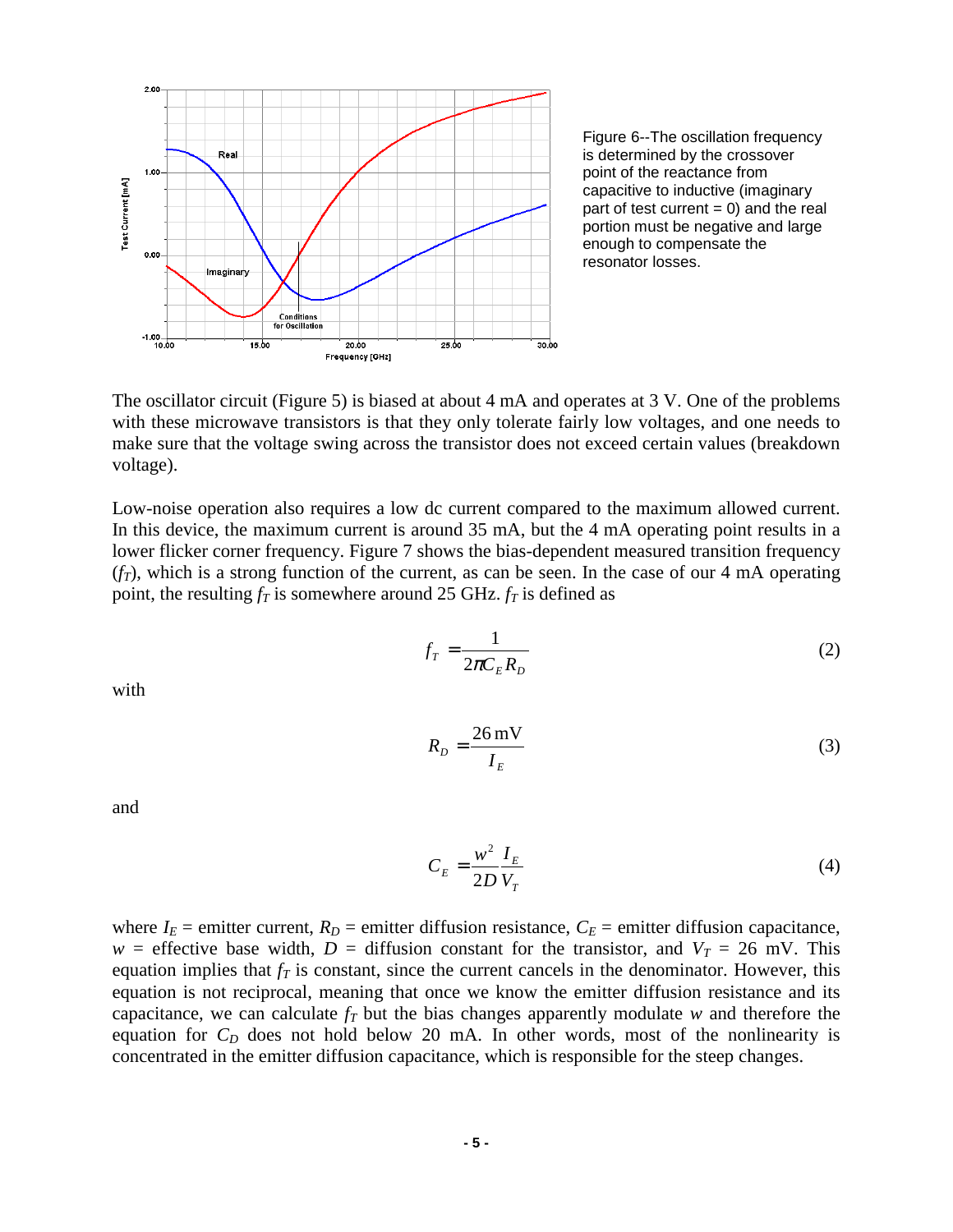#### **Transition Frequency**



Figure 7--Bias-dependent transition frequency  $f<sub>T</sub>$ measured at 2 GHz by monitoring the frequencydependent current gain. For low-noise operation, one typically sets a bias point in the middle of the curve (for example, 5 mA), which unfortunately results in a highly nonlinear relationship between phase noise and collector current.

Figure 8 shows the dc *I-V* curve with the load line included. A typical load line for an *RC* amplifier is a straight line; the very moment a tuned circuit, which stores energy, is included, the load line changes into a closed load curve, the area of which is related to the dynamic changes of the reactances of the device. The load line also gives insight into such effects as reverse currents, where the collector-base voltage approaches the breakdown value and the base takes some of the current. It also indicates that the *L-C* ratio is too low for the impedance, as we see a high change in current but a low change in voltage. On the other hand, this loose coupling maintains a high *Q*.



Figure 8--DC I-V curve of the Colpitts oscillator. The load line exhibits not much of an expanded area, which means that the transistor is run fairly linearly. The lower section of the curve, which opens, reflects energy stored in the base-emitter junction.

Another nonlinear effect that deals with loading is the output spectrum of the oscillator. In most cases, the first harmonic is suppressed by about 20 dB. This is shown in Figure 9.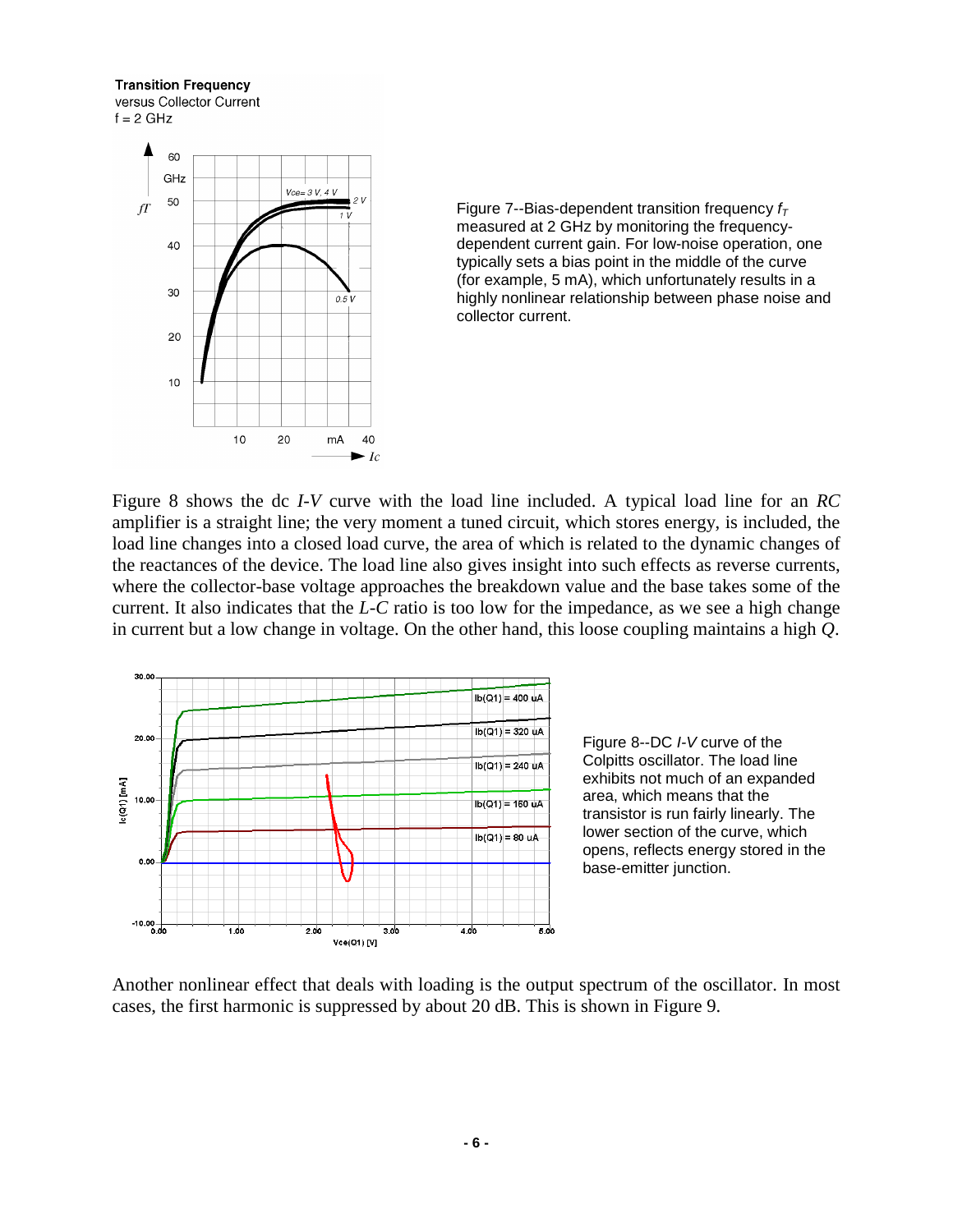

Figure 9--Predicted output spectrum for the Colpitts oscillator operating around 17 GHz. The resonator helps to clean up the unwanted harmonics. The resonator's operating Q must be fairly high to achieve this level of harmonic suppression.

Returning to the question of the output coupling and now evaluating the phase noise of the oscillator, we obtain the values shown in Figure 10. Because of the filter effect of the capacitive voltage divider, the far-out noise performance gets better as a function of frequency. A point can be made that it's always a bad choice to take the output directly from the emitter or collector because it contains more wideband noise and loads the circuit more heavily.



Figure 10--Taking the output from a part of the resonator provides better phase noise performance than either the emitter or collector current will supply into a termination. If possible, one should use an isolation amplifier with a high input impedance to minimize loading of the tuned circuit.

Noise is related to linear operation but then gets superimposed on the carrier of an oscillator by the inherent nonlinearities of the device.

#### **Introduction to Phase Noise**

Phase noise is defined as the ratio of the peak carrier signal to the noise at a specific offset off the carrier expressed in dB below the carrier in a 1-Hz bandwidth. Since most measurements done are in a wider bandwidth, the correction factor is

$$
C = 10 \log(B) \tag{5}
$$

where *C* is the correction factor and *B* is the bandwidth. For 1 kHz,  $C = 30$  dB. Relative to 0 dBm (1 mW), the best phase noise obtainable at 300 kelvins is −174 dBc/Hz.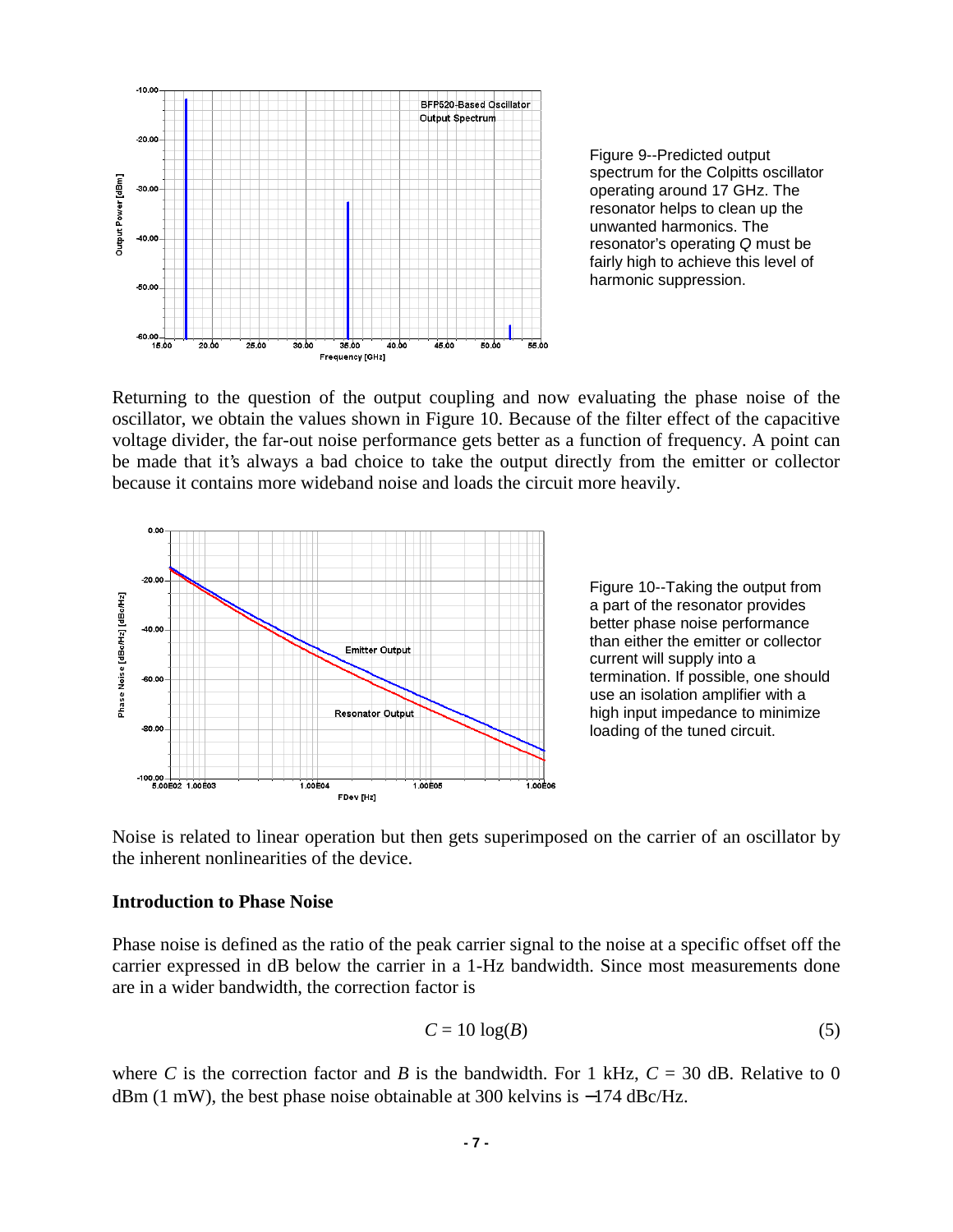The phase noise of a voltage-controlled oscillator [\(VCO\)](http://synergymwave.com/products/vco/) is determined by [11, pp. 93-98]

$$
\mathcal{L}(f_m) = 10 \log \left\{ \left[ 1 + \frac{f_0^2}{(2f_m q_{load})^2} \right] \left( 1 + \frac{f_c}{f_m} \right) \frac{Fk}{2P_{sav}} + \frac{2kTRK_0^2}{f_m^2} \right\}
$$
(6)

where

 $\mathcal{L}(f_m)$  = ratio of sideband power in 1-Hz bandwidth at  $f_m$  to total power in dB  $f_m$  = frequency offset  $f_0$  = center frequency  $f_c$  = flicker frequency *Qload* = loaded *Q* of the tuned circuit  $F = \text{noise factor}$  $kT = 4.1 \times 10^{-21}$  at 300 K (room temperature)  $P_{\textit{sav}}$  = average power at oscillator output  $R =$  equivalent noise resistance of tuning diode  $K_0$  = oscillator voltage gain

When adding an isolating amplifier the noise of an IC oscillator is determined by

$$
S_{\phi}(f_m) = [a_R F_0^4 + a_E (F_0 / (2Q_L))^2] / f_m^3
$$
  
+ 
$$
[(2GFKT / P_0) (F_0 / (2Q_L))^2] / f_m^2
$$
  
+ 
$$
(2a_R Q_L F_0^3) / f_m^2
$$
  
+ 
$$
a_E / f_m + 2GFKT / P_0
$$
 (7)

where

 $G =$  compressed power gain of the loop amplifier

- $F =$  noise factor of the loop amplifier
- $K =$ Boltzmann's constant
- $T =$  temperature in kelvins

 $P_0$  = carrier power level (in watts) at the output of the loop amplifier

 $F_0$  = carrier frequency in Hz

 $f_m$  = carrier offset frequency in Hz

 $Q_L$  (= $\pi F_0 \tau_g$ ) = loaded *Q* of the resonator in the feedback loop

 $a_R$  and  $a_E$  = flicker noise constants for the resonator and loop amplifier, respectively

While this refers to a [VCO,](http://synergymwave.com/products/vco/) any oscillator already shows a voltage- and current-dependent frequency. This characteristic whereby a change of the voltage (supply voltage in this case) is called *pushing*. It is expressed in kilohertz or megahertz per volt. All active devices have voltage- or current-dependent capacitances that are responsible for voltage-dependent frequency shifts. One can "take the internal capacitance out" and make them concentrated in one external device, such as a tuning diode. The left part of (6) is the oscillator term with the flicker noise added, while the last term is responsible for the modulation noise. We define the modulation noise as the noise that is generated by actually modulating the oscillator. Any noise source in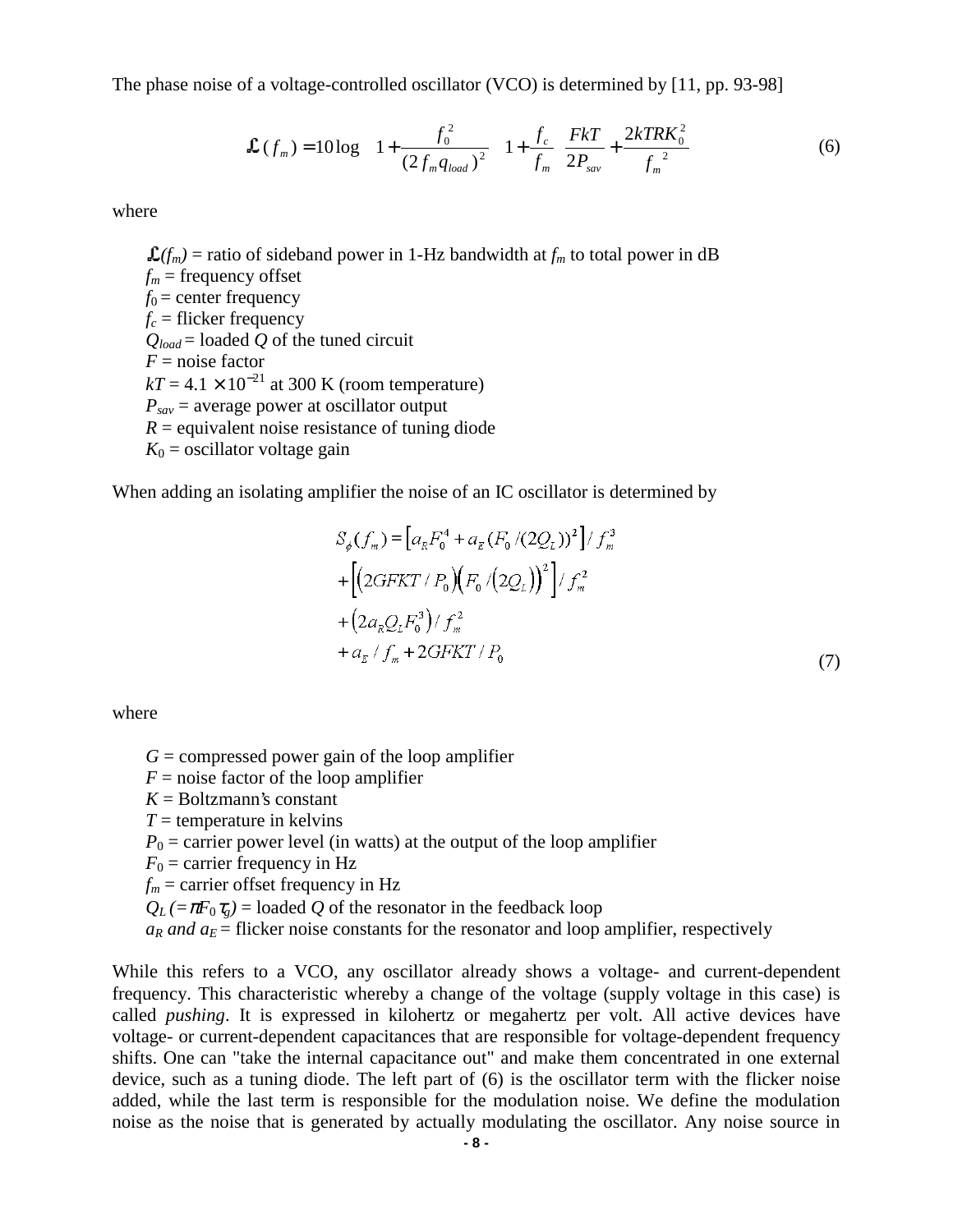series with the tuning diode will cause a frequency modulation, which is translated into phase noise. There is an additional phenomenon called *conversion noise*, which is produced in a manner similar to mixing. This noise portion is responsible for the far-out noise. The following section gives some insight into the nonlinear effects responsible for the noise contribution to the oscillator signal.

#### **Nonlinear Effects Responsible for Noise in Oscillators**

The following assumptions are made for an oscillator. The circuit supports a large-signal timeperiodic autonomous regime. The circuit is perturbed by a set of small sources located at the carrier harmonics and at the sidebands at a deviation  $\omega$  from carrier harmonics.

Now we can find the results of the perturbation of the harmonic-balance equations. The perturbation of the circuit state ( $\delta X_B$ ,  $\delta X_H$ ) is given by the uncoupled sets of equations

$$
\frac{\partial E_B}{\partial X_B} \delta X_B = J_B(\omega) \tag{8}
$$

$$
\frac{\partial E_H}{\partial X_H} \delta X_H = J_H(\omega) \tag{9}
$$

where

 $E_B$ ,  $E_H$  = vectors of harmonic-balance errors

- $X_B$ ,  $X_H$  = vectors of state-variable (SV) harmonics (since the circuit is autonomous, one of the entries of  $X_H$  is replaced by the fundamental frequency  $\omega_0$ )
- $J_B$ ,  $J_H$  = vectors of forcing terms where the subscripts *B* and *H* denote sidebands and carrier harmonics, respectively

**Conversion and Modulation Noise.** For a spot noise analysis at a frequency deviation  $\omega$ , the noise sources can be interpreted in either of two ways. For pseudo-sinusoids with random amplitude and phase located at the sidebands, noise generation is described by (8), which is essentially a frequency-conversion equation relating the sideband harmonics of the state variables and of the noise sources. This description is exactly equivalent to the one provided by the frequency-conversion approach. The mechanism is referred to as *conversion noise*. For sinusoids located at the carrier harmonics, randomly phase- and amplitude-modulated by pseudosinusoidal noise at frequency  $\omega$ , noise generation is described by (9), which gives the noiseinduced jitter of the circuit state, represented by the vector  $\delta X_H$ . The modulated perturbing signals are represented by replacing entries  $J_H$  with the complex modulation laws. This mechanism is referred to as *modulation noise.*

*Properties of Modulation Noise.* One of the entries in  $\delta X_H$  is  $\delta \omega_0$ .  $\delta \omega_0(\omega)$  equals the phasor of the pseudo-sinusoidal components of the fundamental frequency fluctuations in a 1-Hz band at frequency  $\omega$ . (10) provides a frequency jitter with a mean square value proportional to the available noise power. In the presence of both thermal and flicker noise sources, PM noise increases as  $\omega^{-3}$  for  $\omega \to 0$  and tends to 0 for  $\omega \to \infty$ . Modulation-noise analysis correctly describes the noise behavior of an oscillator at low deviations from the carrier frequency but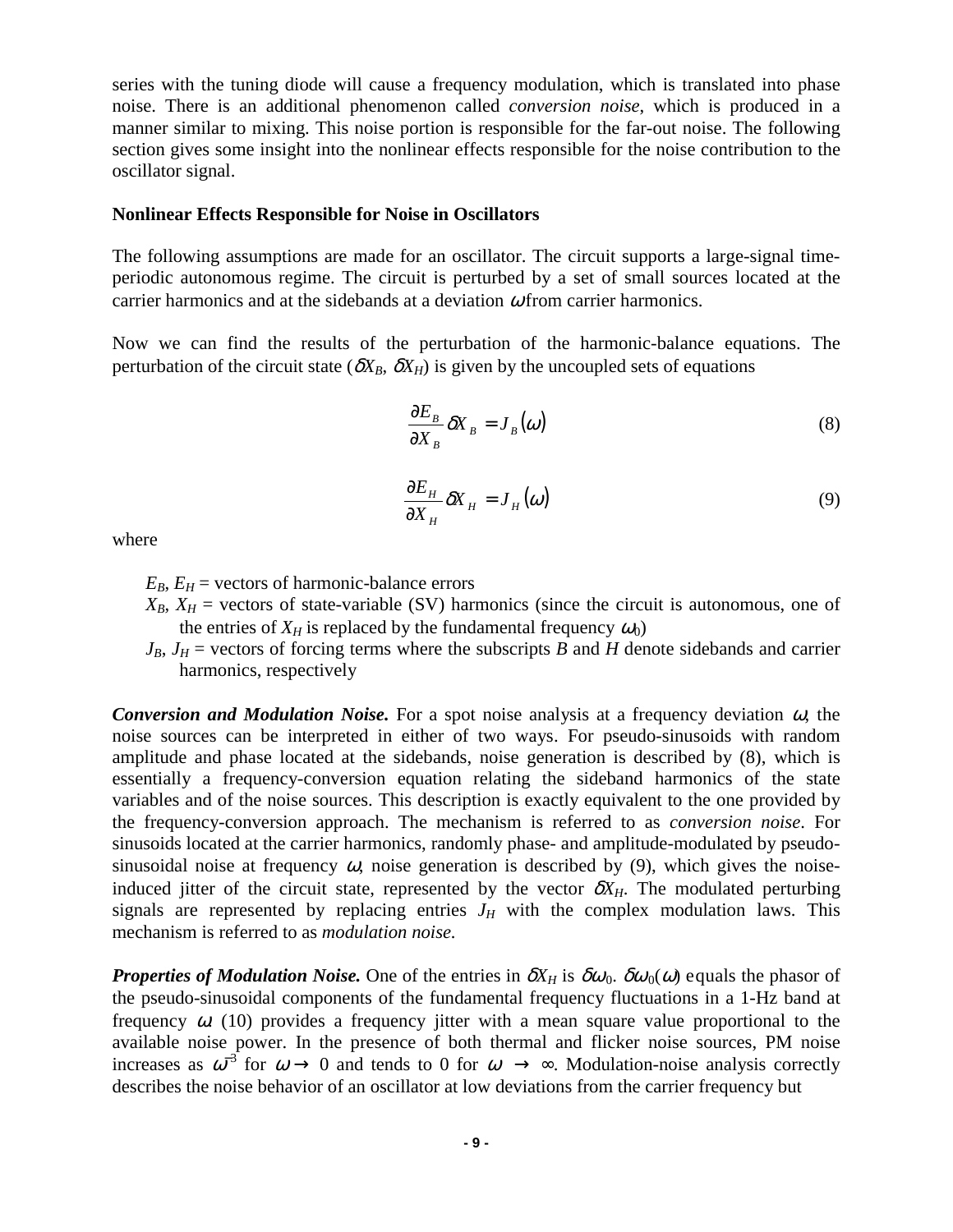does not provide results consistent with physical observations at high deviations from the carrier frequency.

*Noise Analysis of Autonomous Circuits.* Conversion noise and modulation noise represent complementary descriptions of noise generation in autonomous circuits. The previous discussion has shown the very-near-carrier noise is essentially a modulation phenomenon, while very-farfrom-carrier noise is essentially a conversion phenomenon; also, (8) and (9) necessarily yield the same evaluation of PM noise at some crossover frequency ω*X*. The computation of PM noise should be performed by modulation analysis below  $\omega X$  and by conversion analysis above  $\omega_X$ .

This criterion is not artificial since (8) and (9) provide virtually identical results in a wide neighborhood of  $\omega_X$  (usually more than two decades). The same criterion can be applied to AM noise. (In many practical cases, modulation and conversion analyses yield almost identical AM noise at all frequency deviations.)

*Conversion Noise Analysis Results*. After performing all the necessary calculations, we obtain the following:

• *k*th harmonic PM noise

$$
\langle \Phi_k(\omega) |^2 \rangle = \frac{N_k(\omega) + N_{-k}(\omega) - 2\text{Re}[C_k(\omega)]}{R |I_k^{\text{SS}}|^2}
$$
(10)

• *k*th harmonic AM noise

$$
\langle |\delta A_k(\omega)|^2 \rangle = 2 \frac{N_k(\omega) + N_{-k}(\omega) + 2\text{Re}[C_k(\omega)]}{R |I_k^{\text{SS}}|^2}
$$
(11)

• *k*th harmonic PM-AM correlation coefficient

$$
C_k^{\text{PM-AM}}(\omega) = \langle \delta \Phi_k(\omega) \delta A_k(\omega)^* \rangle
$$
  
= 
$$
-\sqrt{2} \frac{2 \operatorname{Im}[C_k(\omega)] + j[N_k(\omega) - N_{-k}(\omega)]}{R |I_k^{\text{SS}}|^2}
$$
(12)

where

- $N_k(\omega)$ ,  $N_{-k}(\omega)$  = normalized correlation coefficient of the upper and lower sidebands of the *k*th carrier harmonic
- $R =$ load resistance
- $I_k^{\text{SS}} = k\text{th harmonic of the steady-state current through the load}$

*Modulation Noise Analysis Results.* Again, after performing all the necessary calculations, we obtain the following: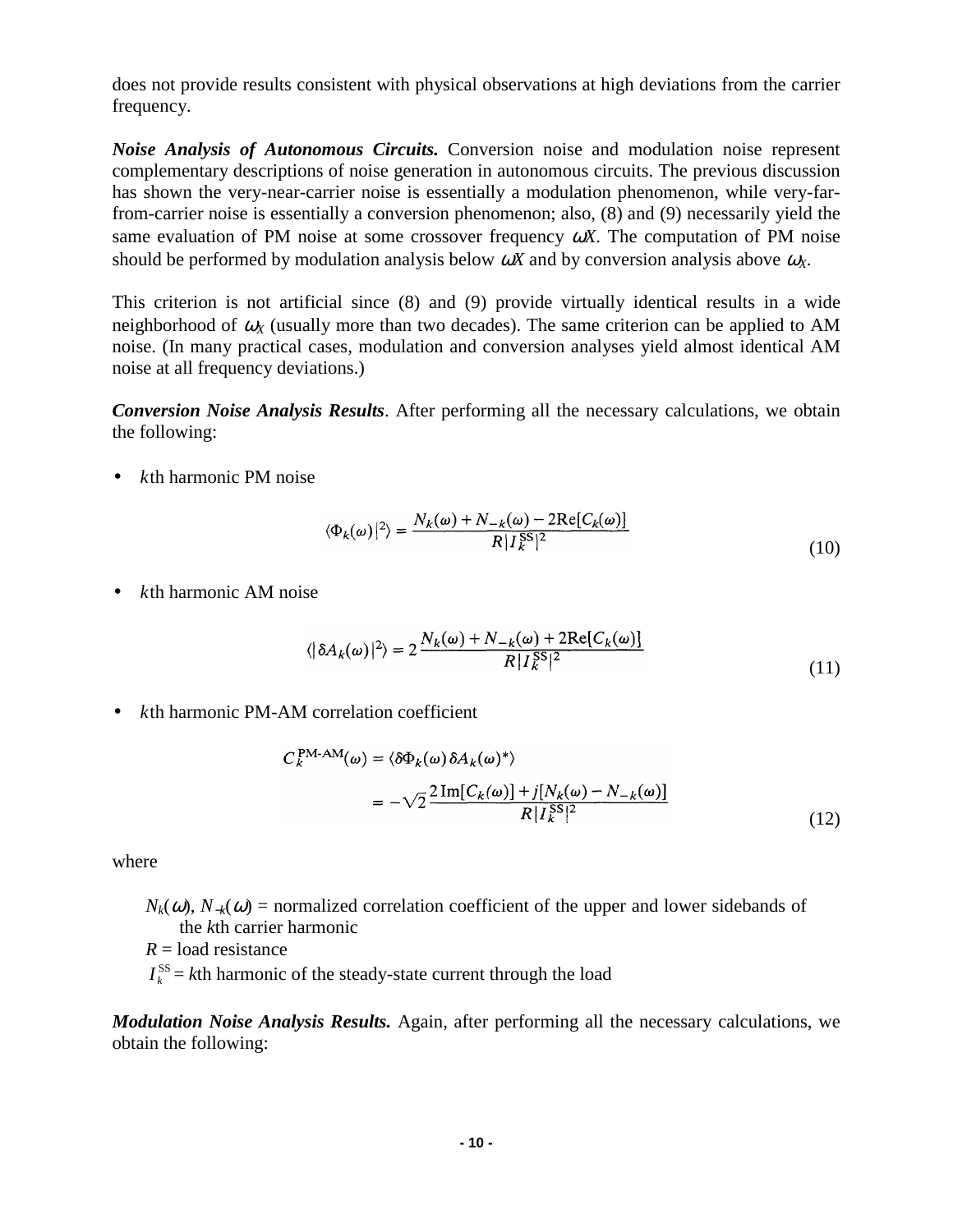• *k*th harmonic PM noise

$$
\langle |\delta \Phi_k(\omega)|^2 \rangle = \frac{k^2}{\omega^2} T_F \langle J_H(\omega) J_H^t(\omega) \rangle T_F^t \tag{13}
$$

• *k*th harmonic AM noise

$$
\langle |\delta A_k(\omega)|^2 \rangle = \frac{2}{|I_k^{\rm SS}|^2} T_{Ak} \langle J_H(\omega) J_H^t(\omega) \rangle T_{Ak}^t \tag{14}
$$

• *k*th harmonic PM-AM correlation coefficient

$$
C_k^{\text{PM-AM}}(\omega) = \langle \delta \Phi_k(\omega) \delta A_k(\omega)^* \rangle
$$
  
= 
$$
\frac{k\sqrt{2}}{j\omega |I_k^{\text{SS}}|^2} T_F \langle J_H(\omega) J_H'(\omega) \rangle T_{Ak}'
$$
 (15)

where

 $J_H(\omega)$  = vector of Norton equivalent of the noise sources  $T_F$  = frequency transfer matrix  $T_{Ak}$  = amplitude transfer matrix *R* = load resistance  $I_k^{\text{SS}} = k\text{th harmonic of the steady-state current through the load}$ 

### **The Ceramic-Resonator-Based Oscillator (CRO)**

It is fairly difficult to build high-*Q* resonator circuits at the frequency range above 500 MHz. Printed circuit board implementations are lossy, and radiate a lot. Also, they are microphonic. A better choice is a resonator like a rigid cable, which is based on a piece of ceramic that is silverplated, looks like a small tube, and has one end electrically short-circuited. Since values of  $\varepsilon_r$ from 38 to 88 are available in high-performance ceramics, the actual physical size of the ceramic resonator becomes very small, resulting in a very low impedance (low *L*-*C* ratio). In the case of  $\varepsilon_r$  = 88 material, the required length in millimeters is 8.2/*f*, leading to a significant reduction in physical length. The obtainable *Q* is in the vicinity of 400. For smaller ε*r* values, the *Q* will go up to 800. Figure 11 shows a photograph of a typical CRO. Its schematic is not much different from the Colpitts oscillator, as can be seen in Figure 12.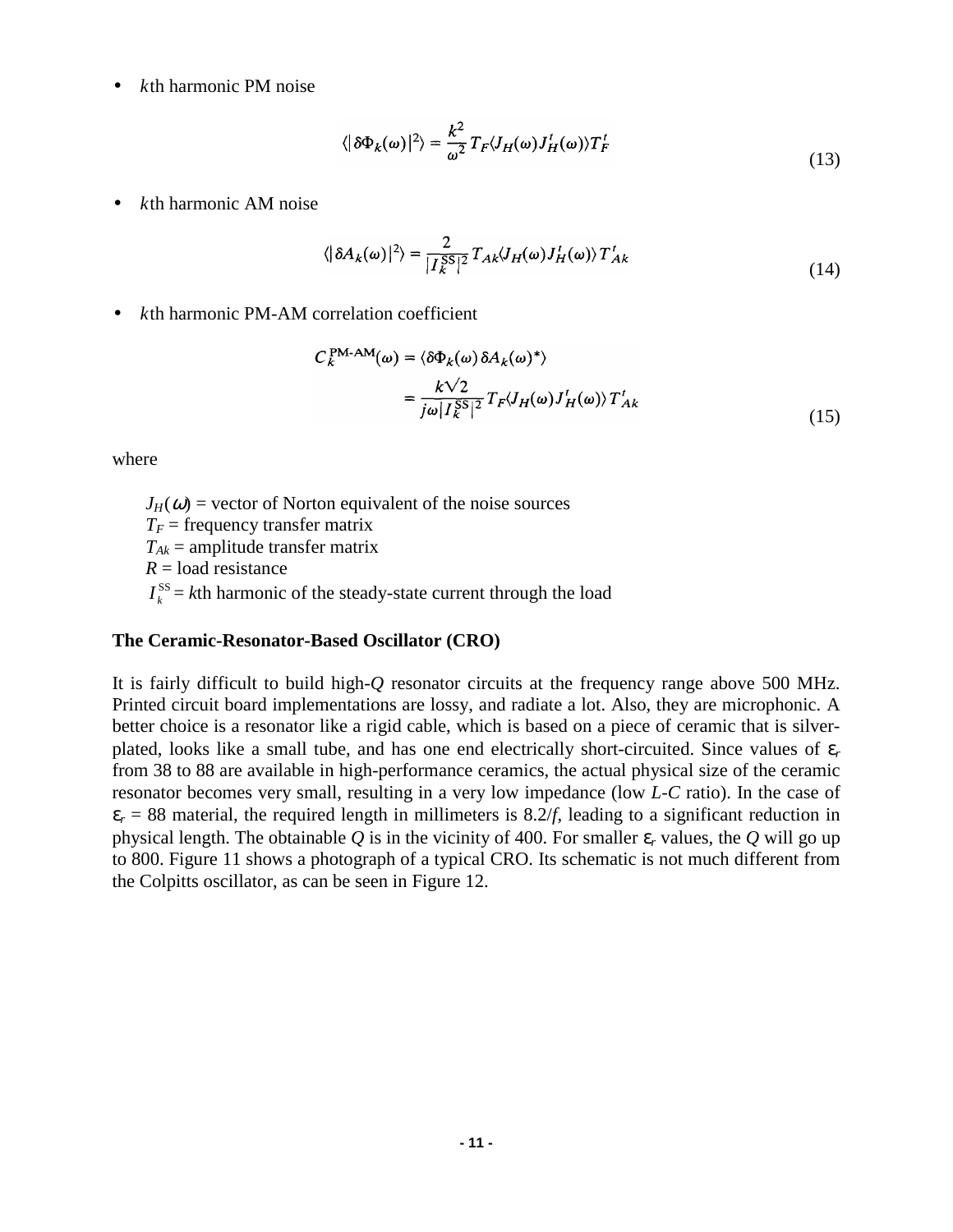

Figure 11--Photo of a ceramicresonator-based oscillator.



Figure 12--Typical ceramic-resonator-based oscillator. It may be of interest to know that most of the farout noise comes from the tuning diode and is not related to the Q of the resonator. This is a frequently misunderstood fact. This noise contribution is also not due to the Q of the diode, but to its inherent equivalent noise resistance. Reducing the value of the 10-k $\Omega$  resistor in the diode's V<sub>tune</sub> line will further reduce the noise contributed by the diode portion of the circuit to that produced by the diode itself.

This oscillator circuit is similar to the Clapp oscillator. It operates in the grounded-base configuration, and the feedback is formed by the 2.2-pF capacitor between the collector and emitter, and the 5.6-pF capacitor between the emitter and ground. The 900-MHz resonator is coupled to the oscillator with 1.5 pF, and a tuning diode with 1.2 pF. The ceramic resonator is about 11 mm long and 6 mm in diameter, and the ε*r* is 38, resulting in an unloaded *Q* of 500. Because this type of oscillator is mostly operated between 500 MHz and 2 GHz, the base grounding capacitor is very critical. Since the values of the feedback capacitances are fairly high, taking the output from the emitter is tolerable; a better way would have been to split the 5.6-pF capacitor into two series-connected values that give the same amount of coupling.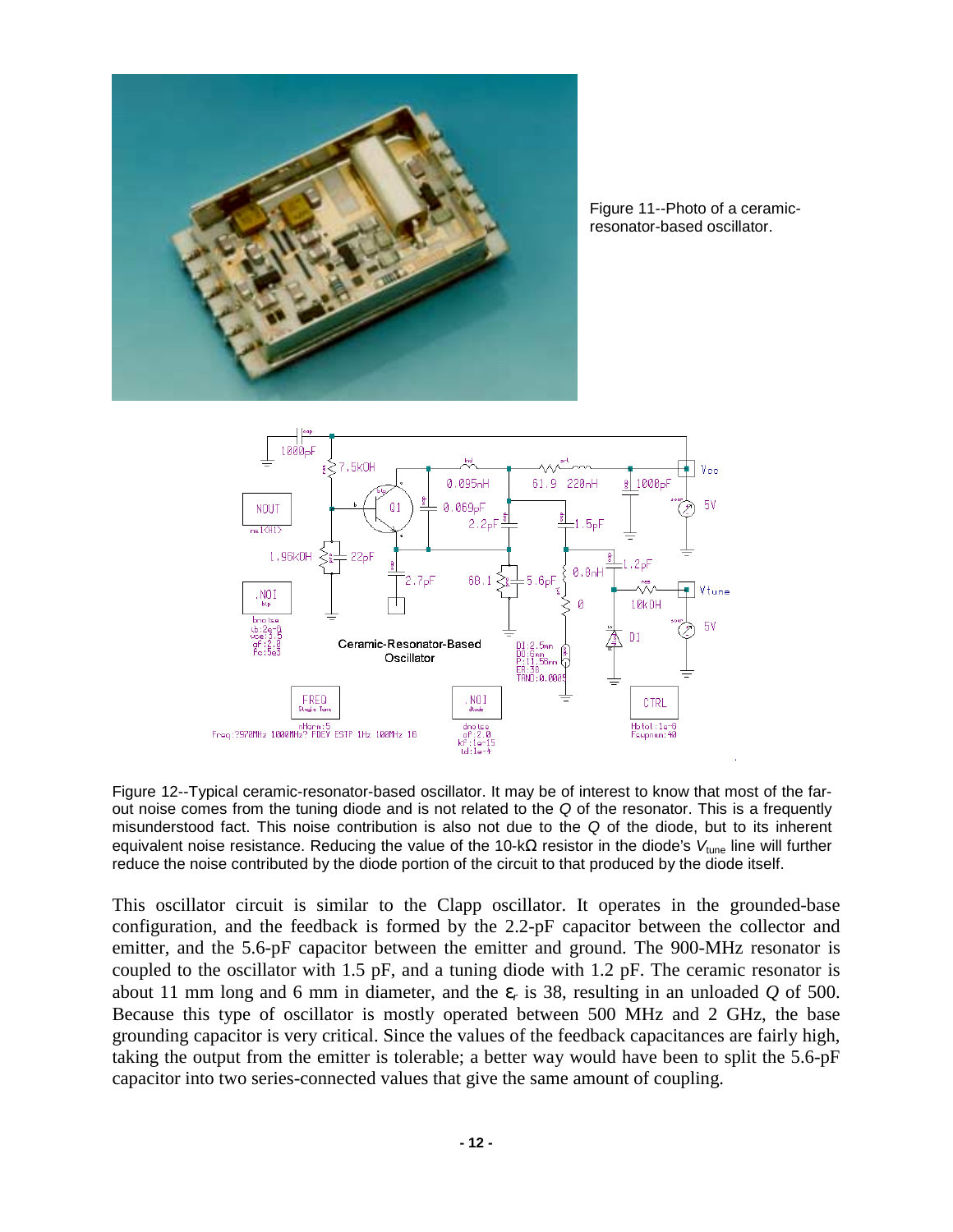Now we want to see whether the oscillator will actually "take off," and the picture of the test current components (Figure 13) shows that the crossover point for the imaginary component of the test current is at 982 MHz, but the real current stays negative up to about 990 MHz, so the oscillator can be tuned over a wider range.



Figure 13--The steepness of the curve showing the test currents indicates a high operating Q that results in low phase noise. The steeper the slope at the changeover from inductive to capacitive reactance, the higher the resonator Q.

Since we are using a high-*Q* oscillator, we can expect very good phase-noise performance, as the simulated phase-noise curve of Figure 14 shows. The curve also shows the breakpoint for the flicker noise. We measured the actual oscillator and found that the difference between simulation and measurement was less than 2 dB. This is valid from 100 Hz from the carrier to 10 MHz off the carrier. At frequency offsets greater than this, the measurement becomes quite difficult.



Figure 14--SSB phase of a typical ceramic-resonator-based oscillator operating around 900 MHz. The breakpoint at about 5 kHz is due to the transistor's flicker noise contribution. The ultimate phase noise (breakpoint near 10 MHz) is due to  $KT_0$  (-174 dBc/Hz).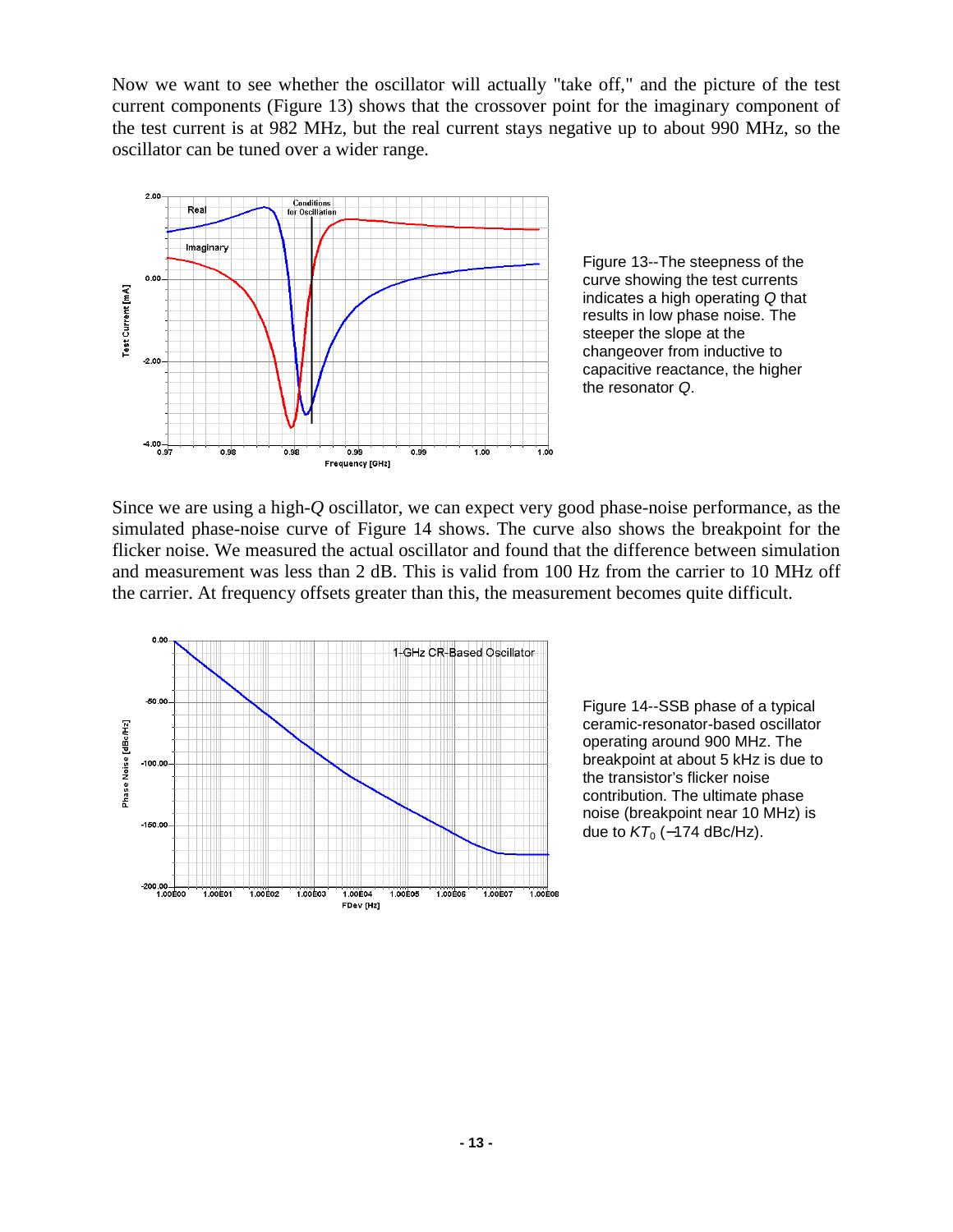

Figure 14a--shows the phase noise improvement caused by the novel RFIC oscillator circuit, which includes a tuning diode. However, the tuning diode coupling is only about 10MHz per volt, and therefore, does not add to the modulation noise. For test purposes, this is an LC circuit with a loaded Q of 50 measured at about 500MHz. The IC operates up to 3GHz.

#### **Further Improvements**

The CR-based oscillator has shown an extremely good phase noise due to the high-*Q* resonator. We also saw that the flicker noise became quite apparent as a limitation for the close-in phase noise. A way around this is to use a feedback circuit with two functions: (1) It stabilizes collector/emitter current of the transistor; (2) it also samples all the noise from dc to about 1 MHz off the carrier and feeds these components back into the base of the oscillator transistor with a phase shift of 180°. Inside the loop bandwidth of this feedback circuit, shown in Figure 15, the phase noise is drastically improved. The same can be achieved with a *pnp* transistor sampling the collector current with the emitter of the transistor at dc ground. This circuit has been used for years but nobody seems to have realized that by using the appropriate *R-C* time constants it can be used as such an anti-noise feedback circuit.



Figure 15--Modified Colpitts oscillator with a dc-stabilizing circuit that monitors the emitter current of the oscillator transistor. Since the stabilizing transistor is dc-coupled, it can be used as a feedback circuit to reduce the phase noise from dc to about 1 MHz off the carrier. This approach is independent of the operating frequency and the device itself, and therefore can be used for FETs as well as bipolar transistors. It solves the  $f<sub>T</sub>$  nonlinearities pointed out in Figure 7.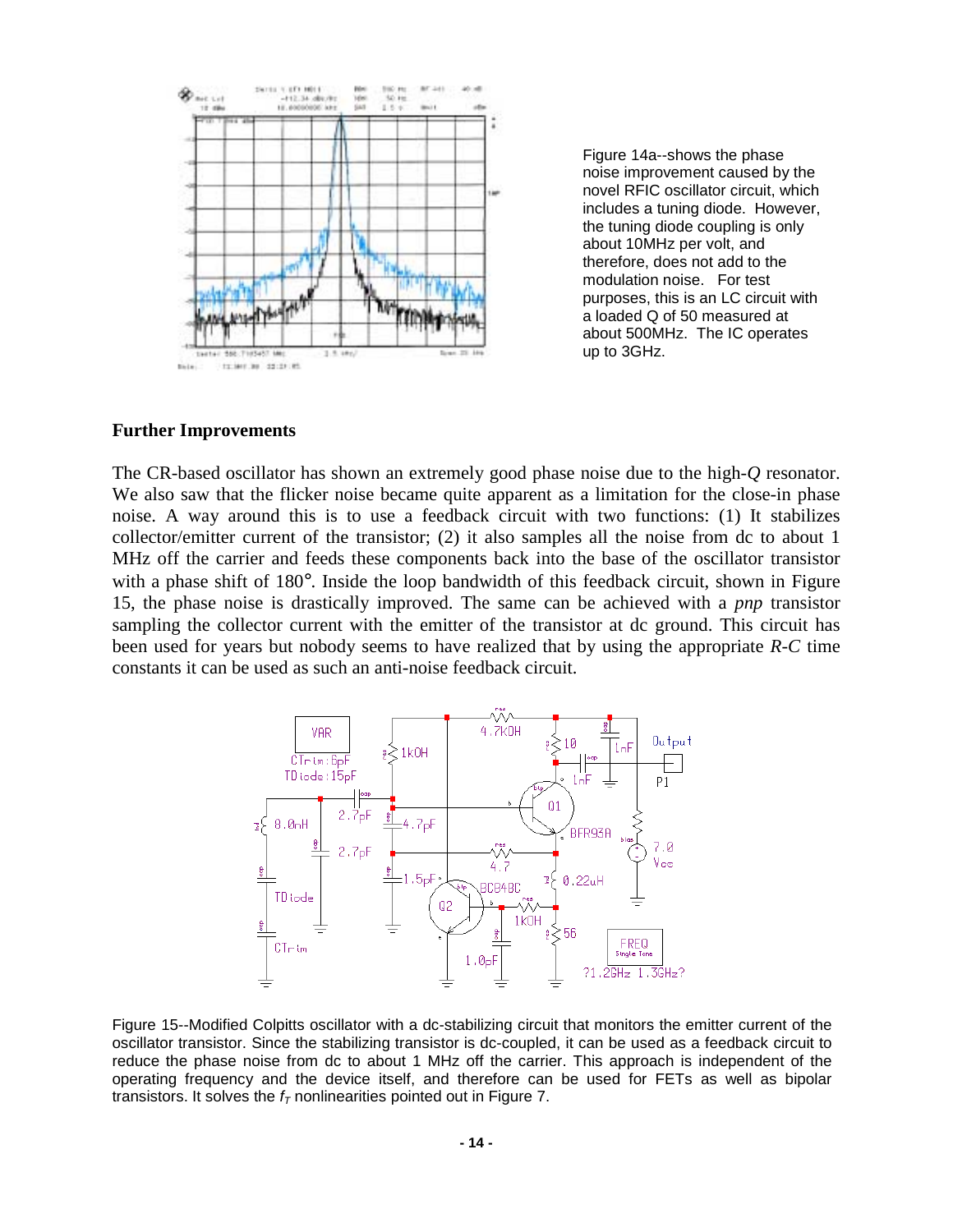#### **A Lumped Resonator Oscillator (LRO)**

A popular circuit for actually building DROs is shown in Figure 16. By adding a base inductor of several hundred picohenrys, the transistor will become highly unstable. When varying the base inductance,  $S_{11}$  (1-port relative to the collector, expressed in dB) becomes increasingly positive and larger than 1 (Figure 17). The tuned circuit at the emitter generates a maximum for  $S_{11}$  as the capacitance is changed in value (Figure 18). For a given set of parameters, the frequently used test current (as indicated by the Oscillator Design Aid, part of Ansoft's Serenade Design Environment) shows conditions for resonance slightly above 10 GHz (Figure 19). The Design Aid performs a nonlinear calculation and takes some of the parameter changes of the transistor into consideration. This explains the difference between the resonance frequency predicted by the Design Aid and that determined by a full harmonic-balance calculation.



Figure 16--Schematic of a Clapp-Gouriet-based lumped-resonator oscillator (LRO), including a collector matching network. This is a very popular circuit when used with dielectric resonators, which are placed in the emitter circuit, coupled to a transmission line. Changes at the collector, base, and emitter of the circuit have a strong effect on the resonant frequency for the LRO type. Even the DRO will show a soft response as to frequency changes as a function of load shifts (capacitive and resistive).



Figure 17--Effect of varying the LRO base inductance as indicated by the magnitude of  $S_{11}$ , expressed in dB, looking into the oscillator output port (collector). An initial value of 400 pH was necessary to generate the sufficiently high negative resistance that is a prerequisite for oscillation startup. To complicate life, we will find that because the base and emitter circuits are highly interactive, there is therefore no single, unique set of base and emitter component values that will support oscillation at a given frequency.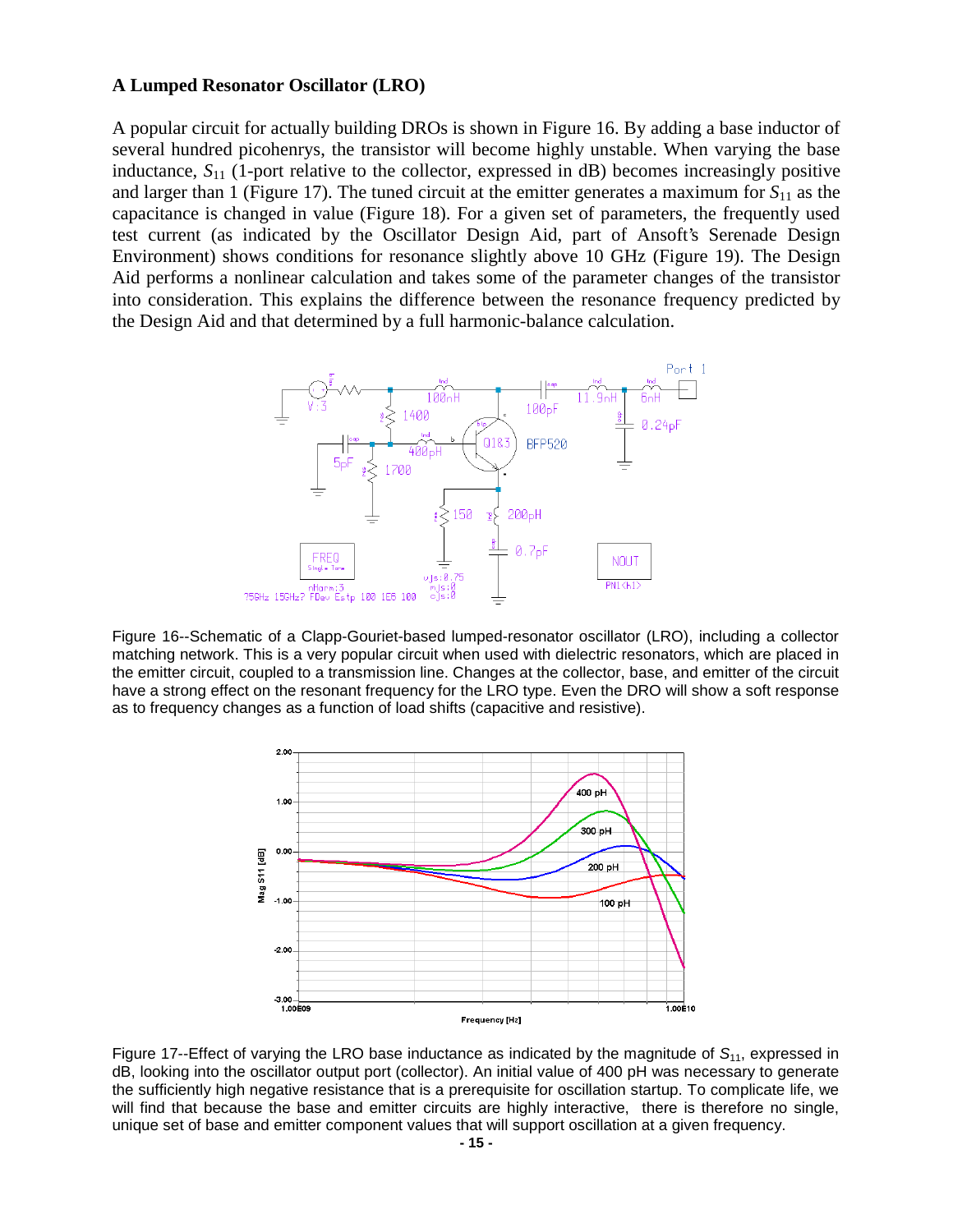



Figure 19--Display of the test currents for the LRO circuit. The imaginary curve is fairly shallow, indicating medium resonator Q. A steeper resonance, but no negative resistance, can be seen around 14 GHz; an optimized design would move this portion toward the desired oscillation frequency (10 GHz).

It has been mentioned that it was difficult to obtain reliable data on the silicon-germanium (SiGe) transistor suitable for this type of operation. In order to study the influence of the various components of the transistor on the phase noise, we started off using a fairly simplified model. We then successively added all the dc parameters and internal losses such as emitter and collector loss resistances, and finally--resulting in a big jump in phase--the base spreading resistance. It becomes obvious that the base spreading resistance adds the most dramatic change to the phase noise as reflected in Figure 20. The difference is practically 15 dB. It would be nice to be able to build microwave transistors with base spreading resistances much less than  $8 \Omega$ .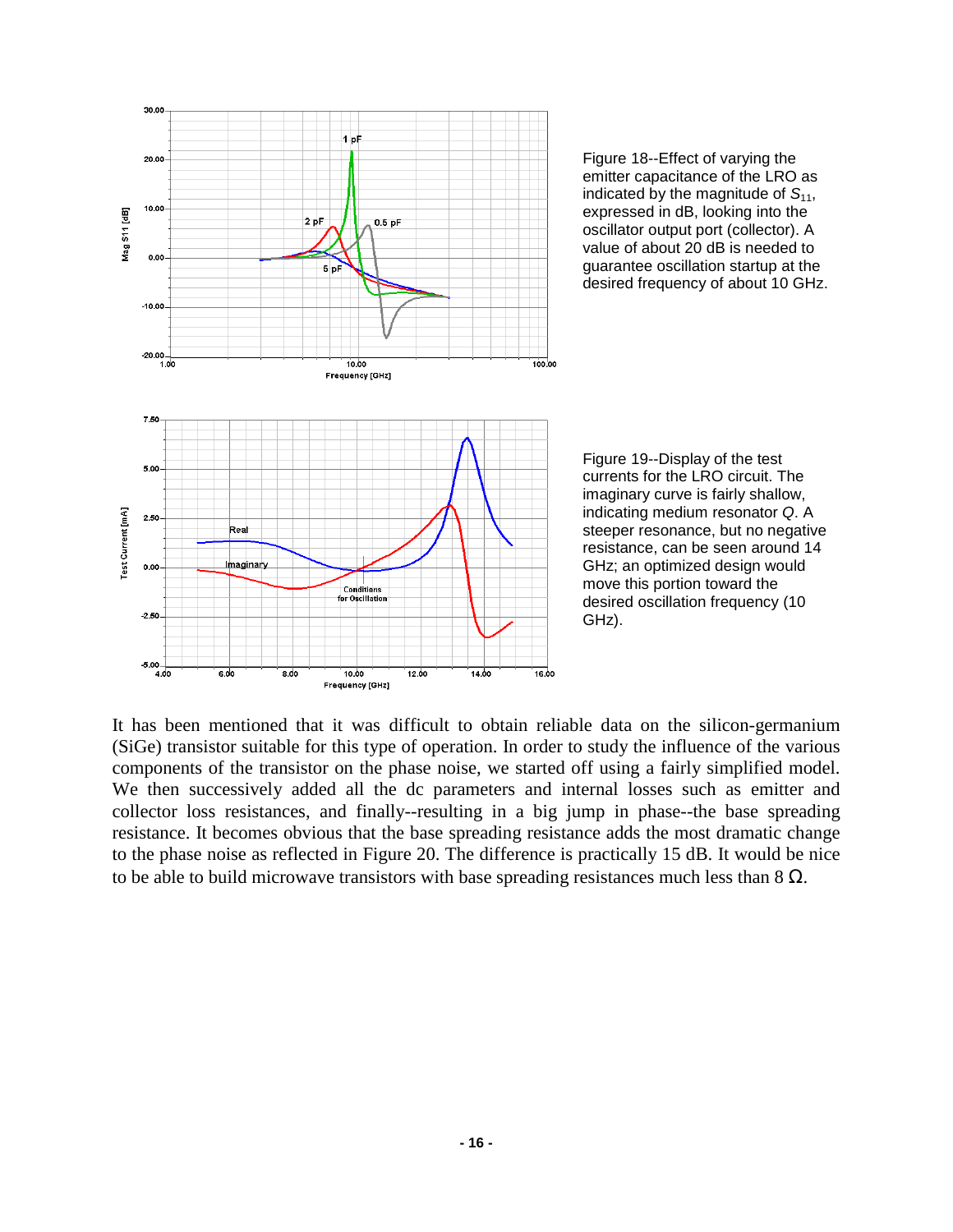

Figure 20--Phase noise prediction of the modified Colpitts oscillator as a function of the transistor model. Starting with the most simple device model, we successively added internal losses and finally the base spreading resistance, which shows the greatest jump towards worse phase noise. This was necessary to validate certain commercially used models.

Taking the power from the collector is always an adventure because of the unwanted pushing and the wideband noise floor. However, if the matching network in the collector reduces the load on the collector, than the phase noise can still be improved. This is obvious in Figure 21. If the output has to be taken at the collector, the matching network really cleans up the phase noise.



Figure 21--By using a matching network at the collector rather than taking the energy directly from it, the phase noise can be improved. The reason for this is that the matching network provides a better termination at the collector, and therefore minimizes the effect of the collector-emitter and collectorbase (Miller effect) capacitances. In addition, we get more output power.

The better matching also results in more output power; this can be observed in Figure 22. An interesting side-effect is that the added reactances push the frequency down significantly--almost to half of the starting frequency. This is one of the reasons why having the emitter, base, and collector electrically hot is very dangerous; everything now interacts. We do obtain more output power and the phase noise is better, but we would have to change the tuned circuit to regain our higher desired oscillation frequency. This is a typical case where a linear simulator using measured *S* parameters at one bias point will fail.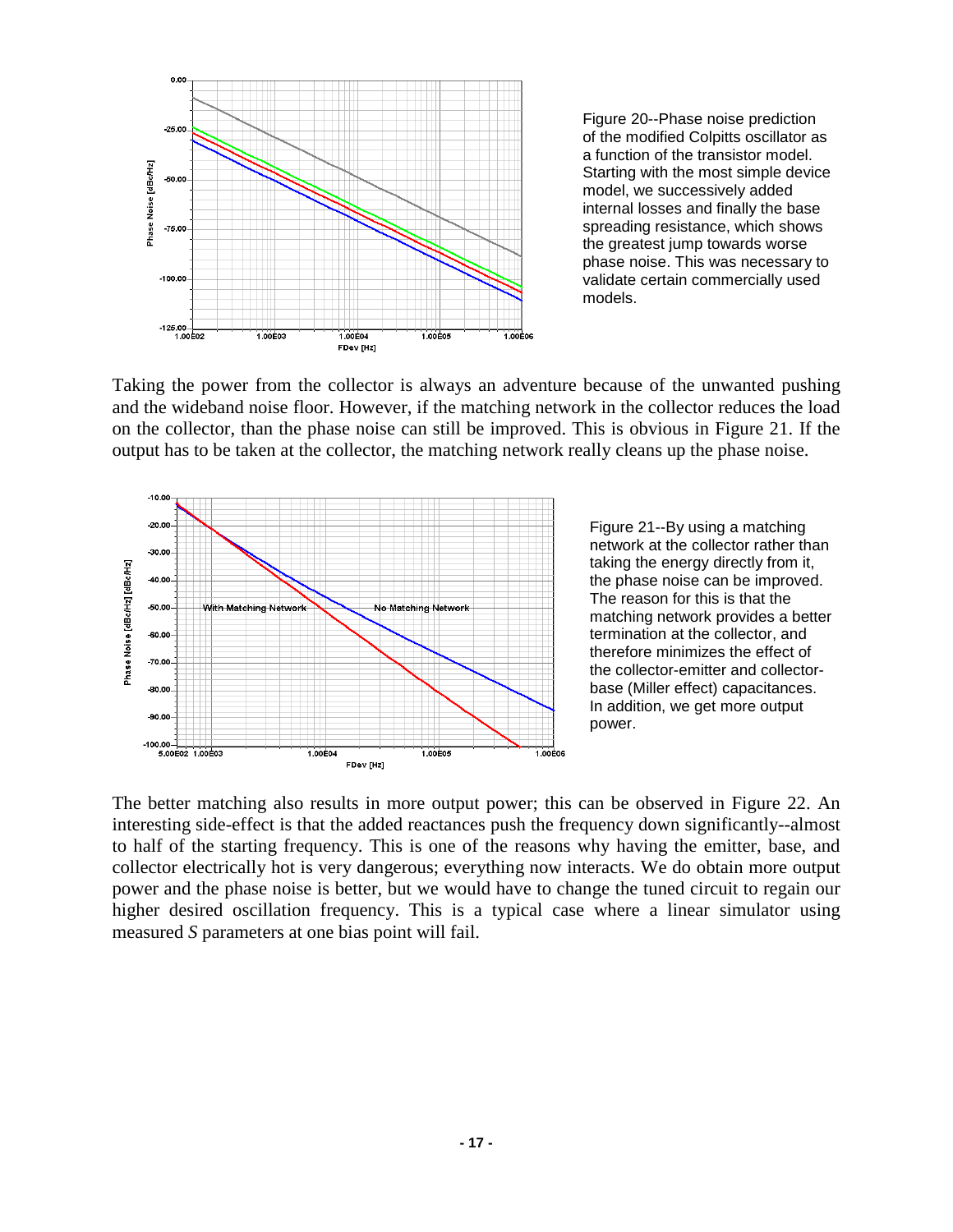

Figure 22--Output spectrum for the LRO with and without an output matching network. While adding the output network increased the output power, the operating frequency also jumped significantly down. It needs to be optimized to get additional harmonic suppression while maintaining the fundamental output.

#### **Low Phase Noise Sources**

In many cases, it is necessary to stabilize the oscillators in the sense that we make them part of a phase locked loop which results in a microwave synthesizer. Figure 23 shows a VCXO oscillating at 100MHz. Its predicted phase noise can be seen in Figure 24. This oscillator is actually used in a variety of Rohde & Schwarz signal generators and can be phase locked against a primary or secondary frequency standard.



Figure 23-- Low phase 100MHz noise crystal reference oscillator using limiting diode to improve performance.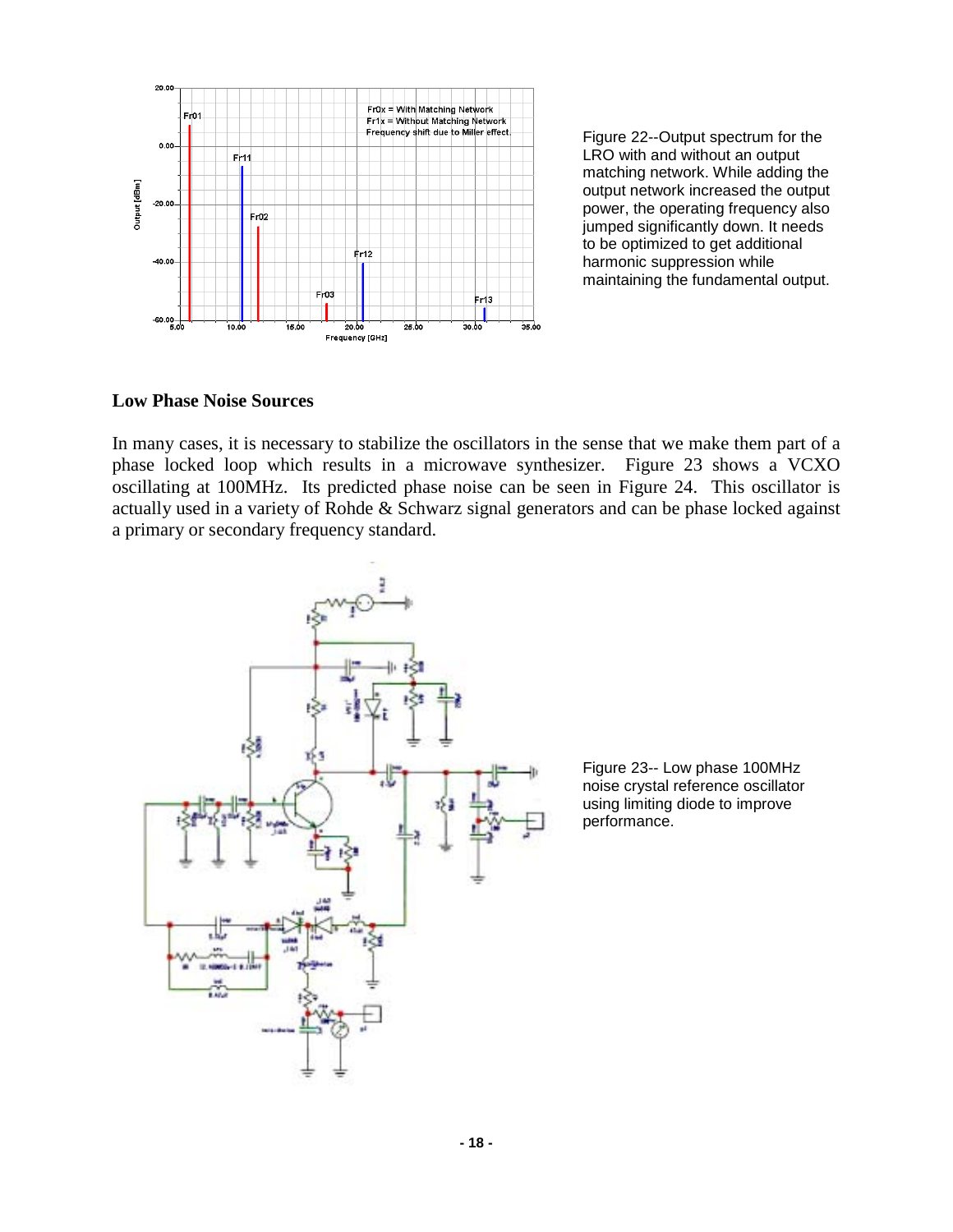

Figure 24-- Predicted phase noise of the previous crystal oscillator.

#### **Moving to Distributed Elements**

So far, we have designed oscillators using inductances, and we really did not take into consideration whether their values are feasible or if they had a reasonable *Q*. It is not a good assumption to consider a bond wire to be a high-*Q* resonator--and yet, some of the inductances can become so small that the bond wire plays a considerable role. For microwave applications, transistors have to be either in chip form or have to be part of the integrated circuit; in these cases, these parasitic elements do not exist. An inductance can be replaced by a microstrip element that is shorter than the length required for  $\lambda/4$  resonance. Figure 25 shows that the steepness of the reactance curve of a transmission line close to resonance is much more pronounced than that of an inductance.

We had previously examined the influence of biasing on the phase noise, so we thought it a good idea to show the impact of bias and resonator type on phase noise. Figure 25 shows this, as well as the phase noise as a function of constant-current versus constant-voltage biasing.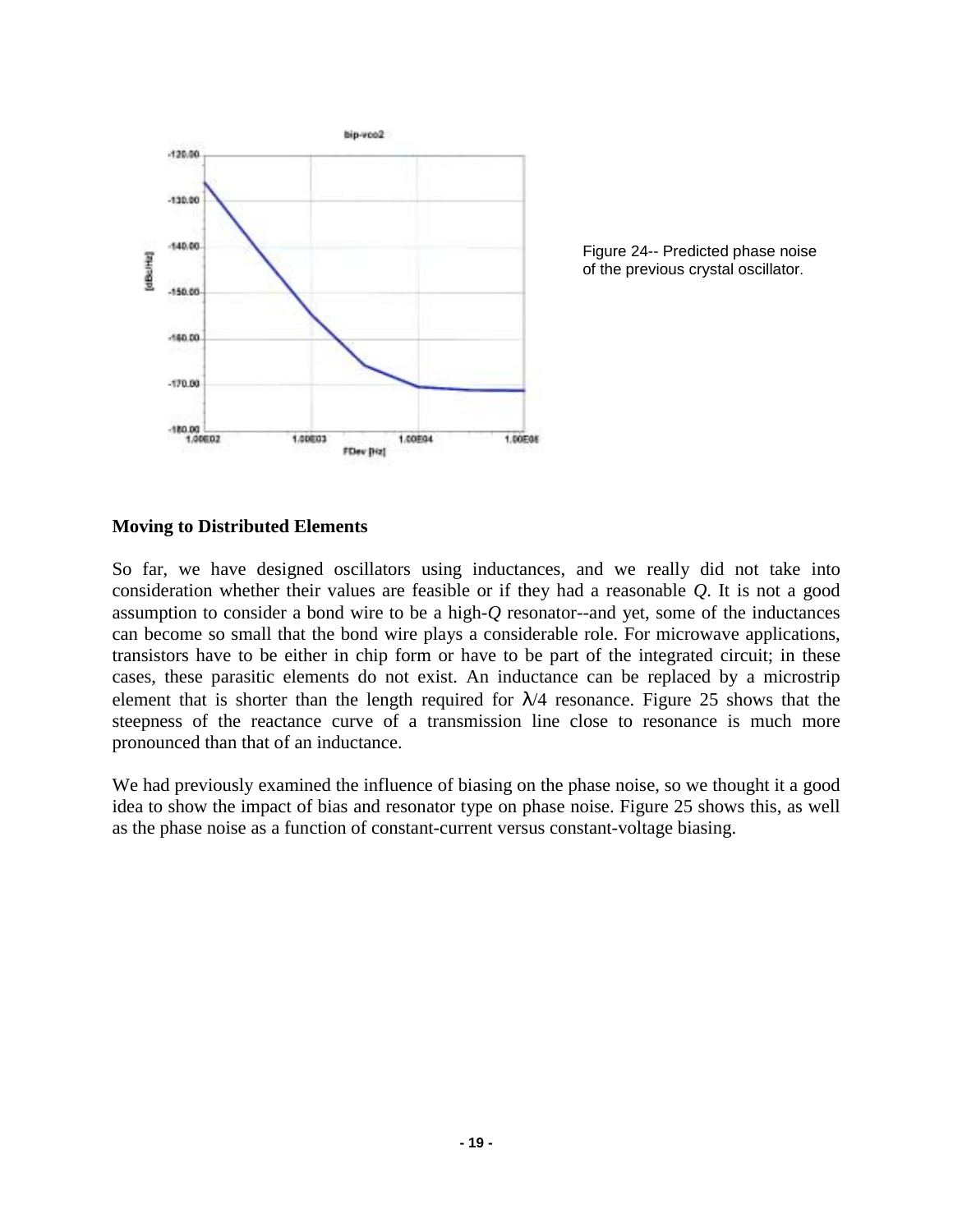

Figure 25--Transistor oscillators are sensitive to the bias network and to the resonator circuit. As a test we have differentiated constant-current and constantvoltage biasing, as well as interchanging inductors with transmission lines. The phase noise improves with the use of a transmission line and a constantvoltage bias source. (A constantvoltage source prevents a dc bias shift. The dual of a constant voltage at the base is a constant-current source at the emitter.)

A popular resonator for microwave applications is a dielectric resonator as shown in Figure 26. This type of resonator can be modeled by using a physical model such as found in the Ansoft Serenade linear/nonlinear simulator.



An actual oscillator using a feedback RF choke in the base is shown in Figure 27. It needs to be noted that these type of oscillators are both very temperature sensitive and the resonant frequency can be easily altered by changing the cover above the DR. It is advisable that these oscillators get locked against a primary or secondary standard for better frequency stability. This technique can be extended easily up to 18GHz.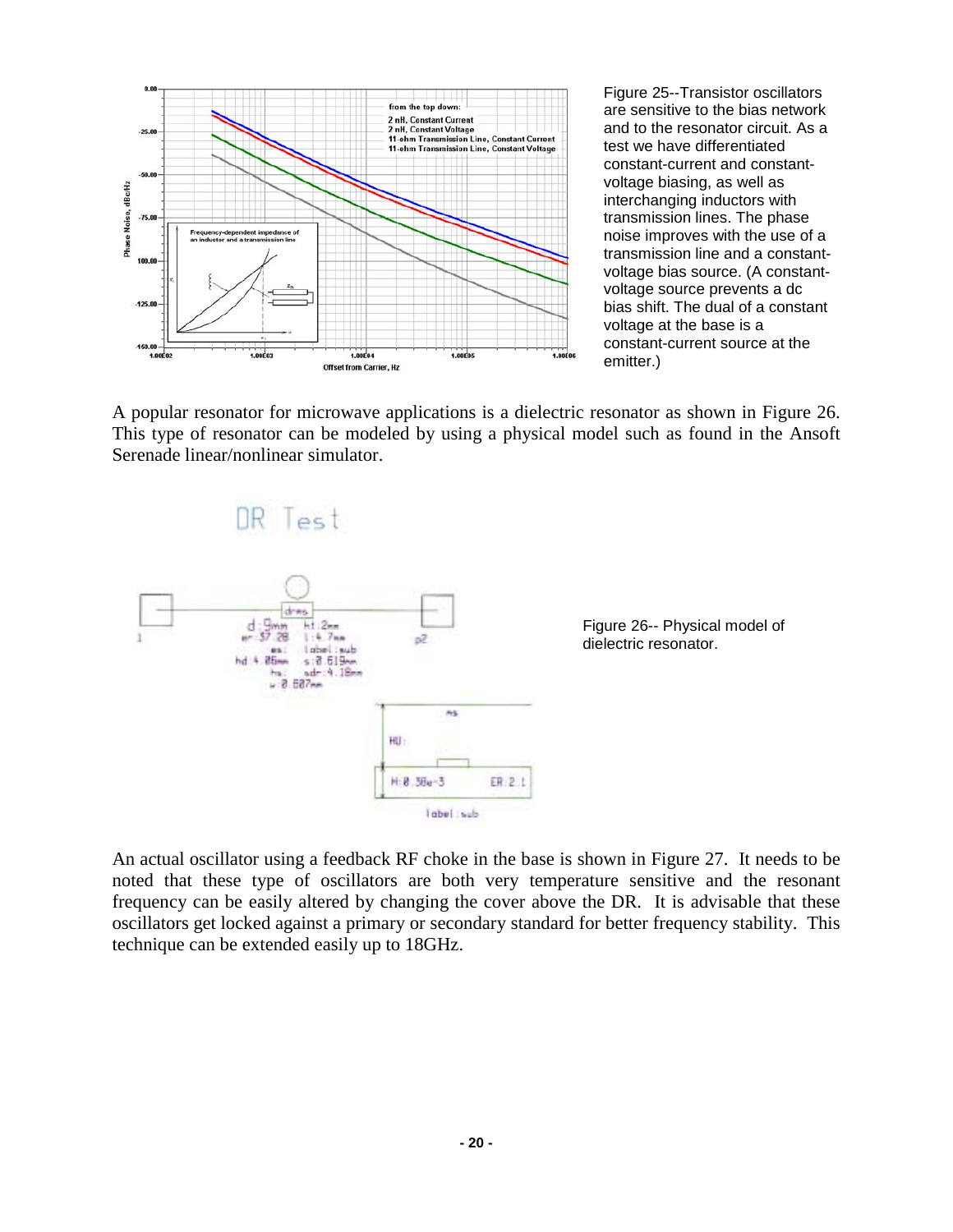

Figure 27--Dielectric-based oscillator at about 6.6GHz.

Figure 28 shows the schematic of such a resonator-based oscillator. However, here a parallel equivalent circuit has been used for modeling purposes. To determine the oscillator frequency we can use the design tool of the Serenade simulator as shown in the introduction. For oscillation, we require a negative resistance, and a the same time the imaginary currents have to go through 0. The crossover of point for the linear simulator occurs at 18.53GHz of Figure 29.



Figure 28--18GHz dielectric resonator oscillator.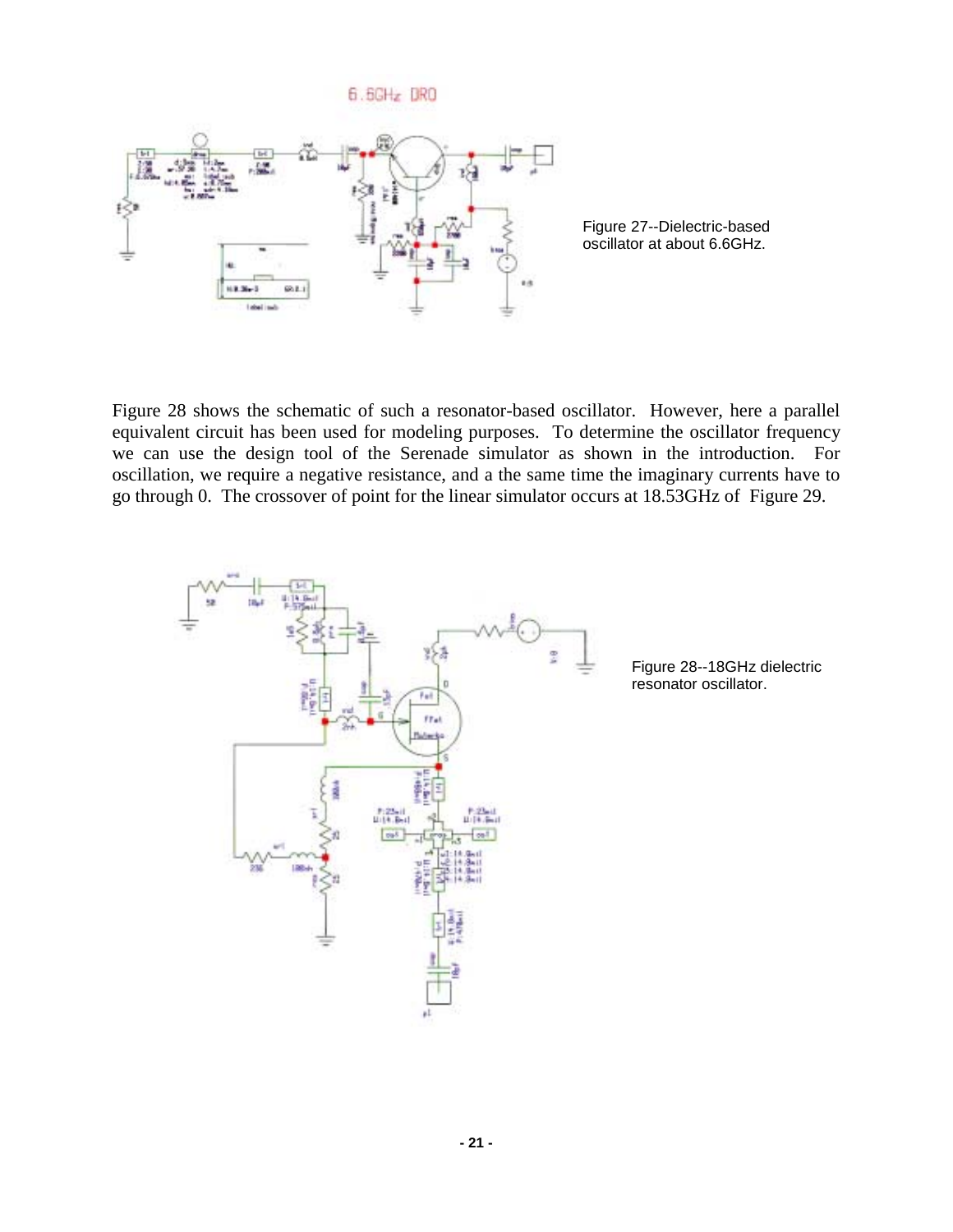

Figure 29--Determination of exact oscillating frequency of the oscillator.

Many authors have claimed that the use of linear S parameters or a linearized model is adequate method to determine the oscillation frequency exactly, however, this is a poor assumption. In all cases where the intrinsic capacitance of the transistor determines the oscillator frequency, the large signal biasing can shift the frequency as much as 10%, typically, to a lower frequency for bipolar transistors and a higher frequency with FETs. Unfortunately, this is a somewhat politically motivated statement by authors who avoid the higher costs of a good harmonicbalanced simulator. This initially higher investment pays off rapidly because it does not only predicted proper phase noise information, but also accurate output levels. These can be easily seen in Figures 30 and 31. It may be useful to show that these nonlinear simulators can also predicted the noise analysis for a mixer.



Figure 30--Predicted phase noise of the 18GHz DRO.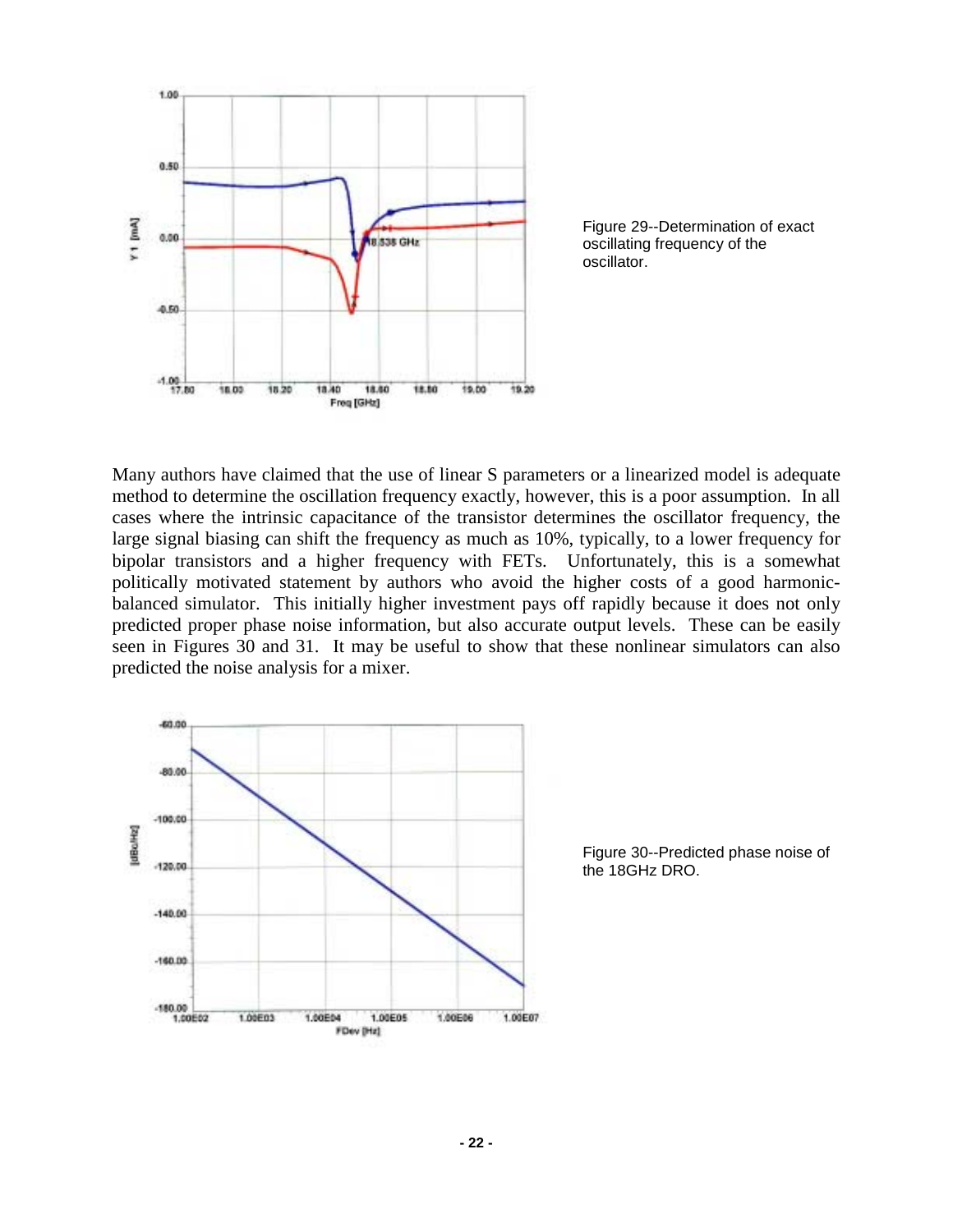

Figure 32 shows the circuit arrangement which is a combination of an oscillator and a mixer. These circuits are call self-oscillating mixers. Generally, they are not very popular because of pulling effects, but for low-cost applications, they need to be considered. After slight modifications, a similar topology in Figure 33 shows a standard mixer at microwave frequencies.



Figure 32--Combination of an oscillator and mixer. The IF is taken off the drain circuit.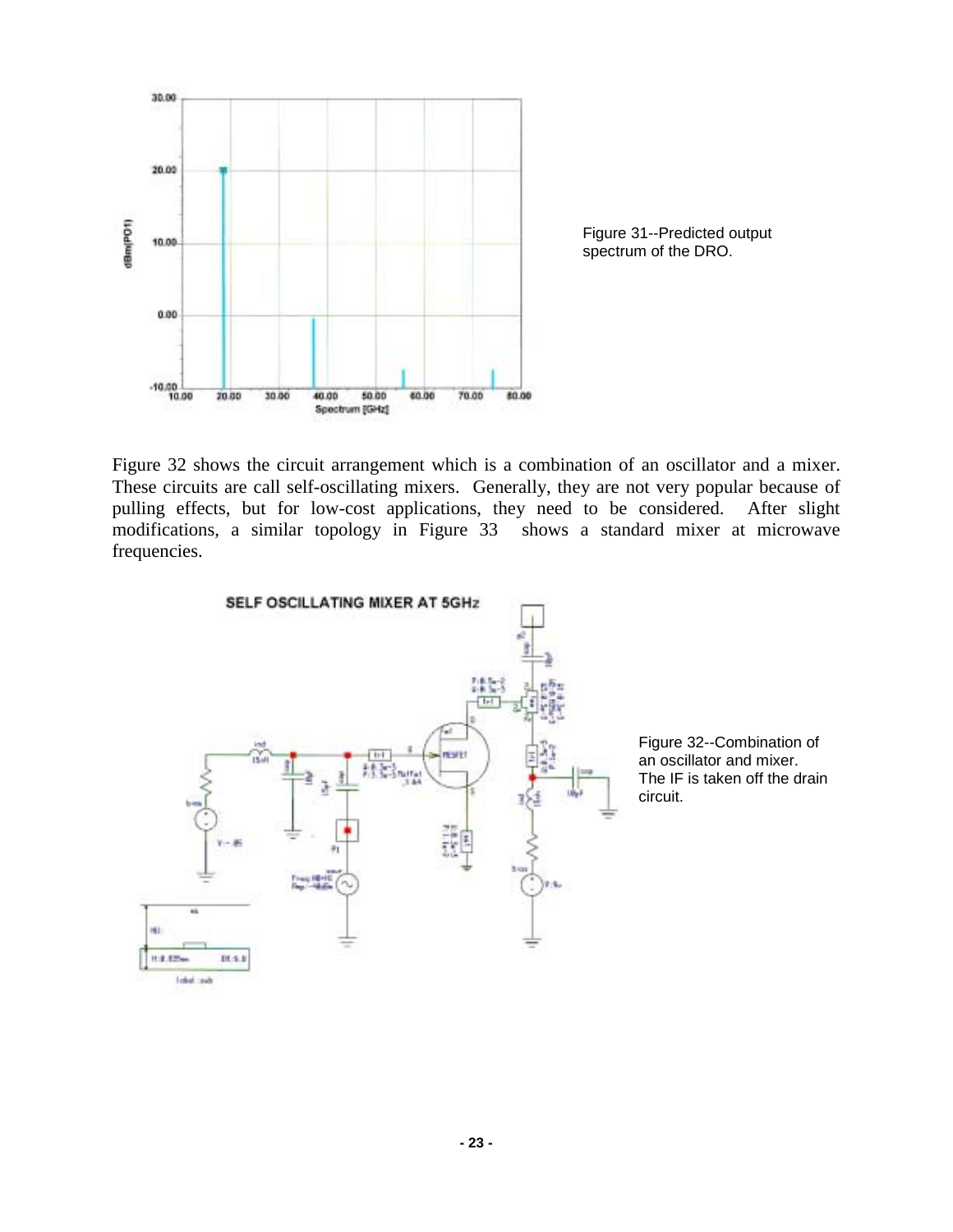Nonlinear Noise Analysis of a Single Gate FET Mixer



Figure 33--Nonlinear noise analysis of a mixer with a similar topology.

The length of the transmission line for a  $\lambda$ /4 resonator depends also on its reactive loading-specifically, the variations occurring during the manufacturing process. Some designers allow themselves some leeway to compensate for this as illustrated by Figure 34, which shows a 39- GHz two-stage oscillator. The matching network between the two stages, as well as the variable resonator, can be seen.



Figure 34--Layout of an experimental 39-GHz oscillator. The sequence of pads at the upper left allows production-line trimming of the actual length of the resonator.

# **The Microwave Clapp-Gouriet Oscillator**

We have seen a variation of the Colpitts oscillator that, by adding a capacitor in series with the main inductance, is preferred in microwave applications. This oscillator type is called the Clapp-Gouriet, and most microwave engineers probably have never heard this name. Figure 35a shows the schematic of such an oscillator, which uses transmission lines for its resonator and several RF chokes. Figure 35b shows a simplified version.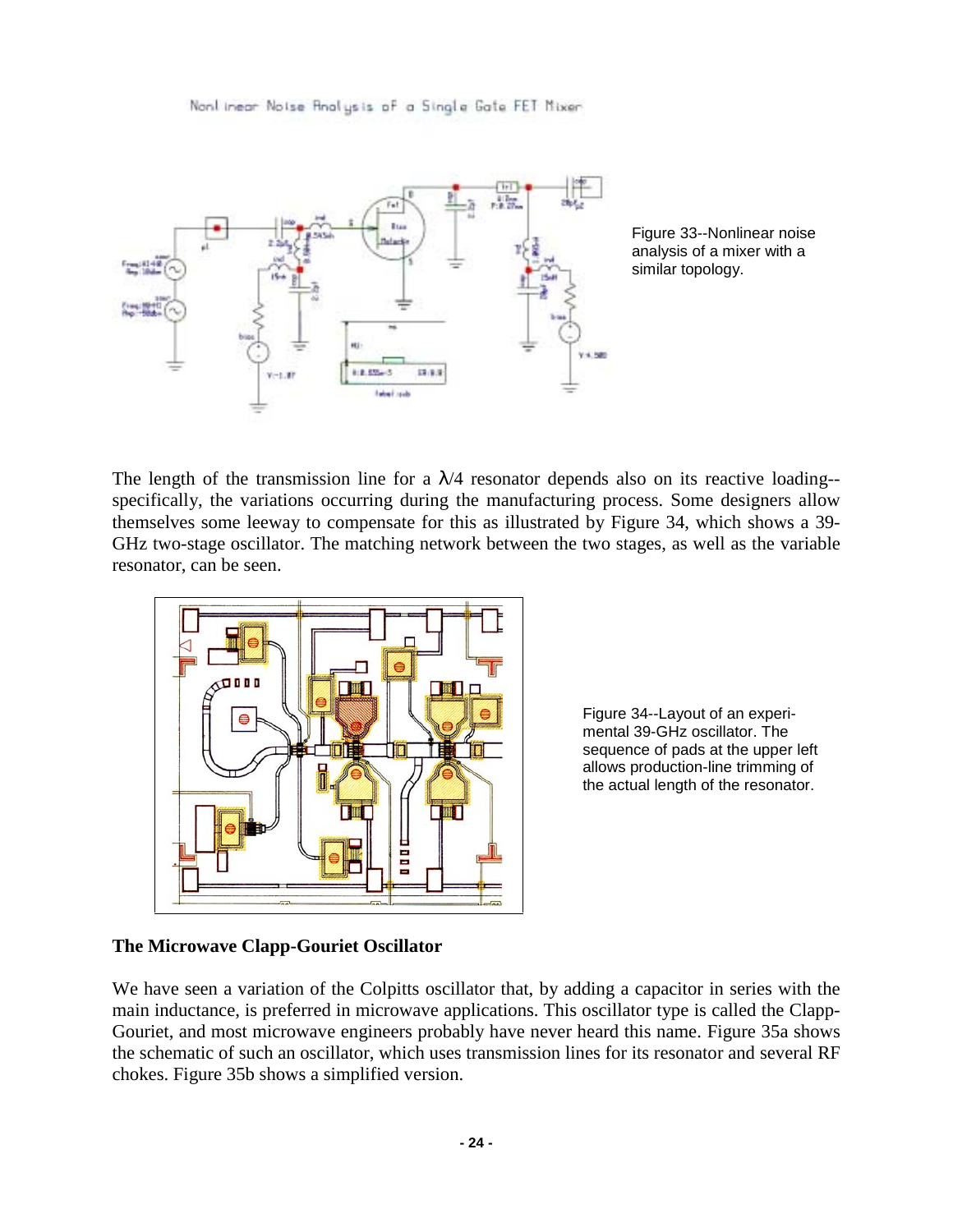

Figure 35(a)--Schematic of the 47-GHz MESFET oscillator using transistors instead of varactor (tuning) diodes--a nontrivial case for the harmonic-balance simulator.



35(b)—A simplified version, in which the output power is obtained from the collector.

The varactors are actually obtained by using the paralleled source-gate and drain-gate capacitances of additional GaAsFETs. This type of varactor, as well as the pure GaAs varactor, is always noisy. Typical examples of GaAs varactors are shown in Figures 36 and 37.

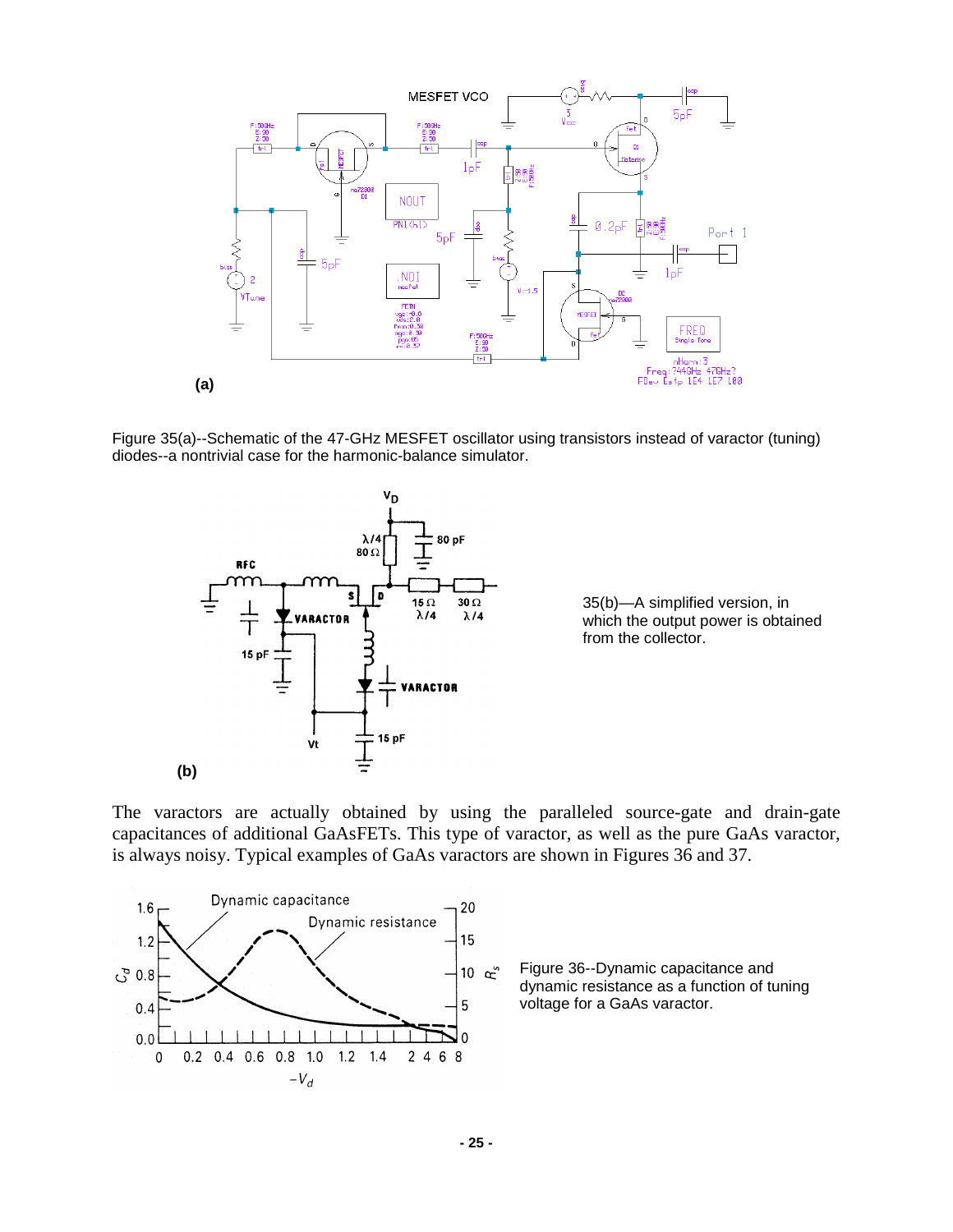

Figure 37--Varactor parameters: capacitance, equivalent resistance, and Q, as well as the magnitude of  $S_{11}$  as a function of reverse voltage.

It must be remembered that the noise contribution of such a "tuning diode" highly depends on its equivalent noise resistance--a value that cannot be measured with an ohmmeter. For microwave oscillators, the best way to determine this is to first build the oscillator without the varactor attached, measure its phase noise, and then measure the phase noise with the "diode" connected. The resulting deterioration is the contribution of the tuning diode.

An early example of the dual-varactor type oscillator is shown in Figure 38. The transistor is at the upper left; the resonator inductance goes to one "varactor," and the second "varactor" is above the transistor. This oscillator operated at 20 GHz and was designed by Texas Instruments.



Figure 38--MESFET-based oscillator. The S-shaped transmission line acts as the resonator, and the circuit uses two tuning diodes for wider tuning range. Both GaAs varactors, as well as GaAsFETs used as varactors, have a high contribution to the resulting phase noise and limit the performance of the circuit.

Analyzing our Clapp-Gouriet microstrip-based oscillator, which we have optimized for 47 GHz, we obtain the phase noise as shown in Figure 39. (This is an oscillator circuit; to change it into a [VCO,](http://synergymwave.com/products/vco/) tuning diodes, which will make it noisier, must be added.) The curve has the familiar breakpoint, which is caused by the flicker noise of the transistor. It is a misconception to assume that the flicker corner frequency and the breakpoint will coincide. Because of the resonator *Q*, the breakpoint always occurs closer to the carrier. Only for very low *Q*s will the two values be the same.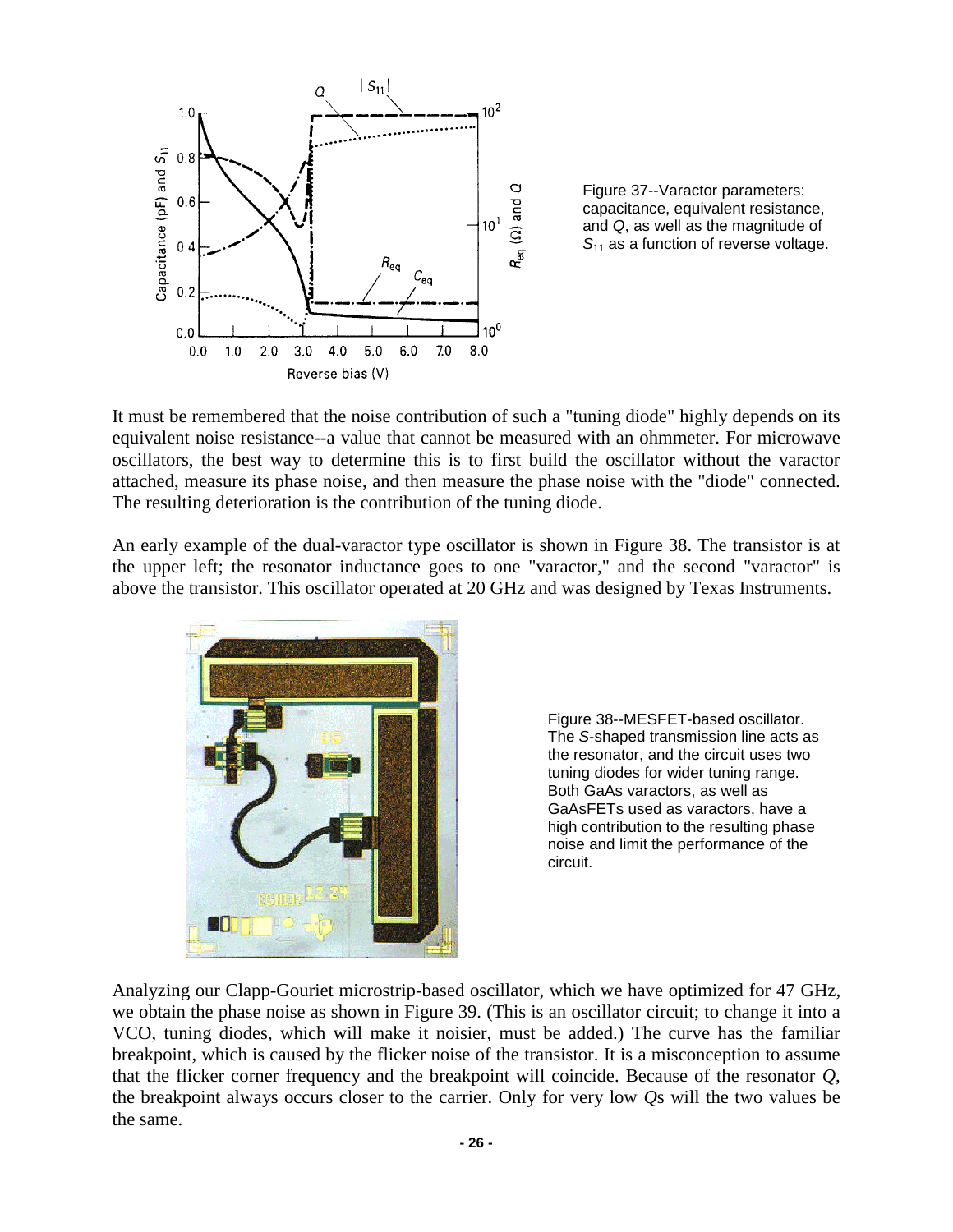

Figure 39--Assuming a flicker corner frequency of 5 MHz (optimistic), we can predict this phase noise response. The flicker frequency is responsible for the bend in the curve.

In the same fashion, we have used Ansoft Serenade's Oscillator Design Aid to predict the oscillation frequency. The resulting curves (Figure 40) are quite startling because of the discontinuities in the real and imaginary portions of the test current. They indicate the severe nonlinearities introduced by the GaAsFET oscillator transistor and the two "tuning diodes." Also, this time the peaks in the test current components are below the oscillation point; this is contrary to Figure 19, where the "resonance" occurs above this point. It clearly indicates that the oscillator has not been optimized for best operating *Q*--a task we gladly leave to the reader as a good challenge.



Figure 40--Test currents for finding the oscillating conditions of the 47- GHz oscillator. The actual linear prediction is 46.3 GHz; the largesignal condition then shifts the result towards 47 GHz. The strange curves are due to the highly nonlinear operation, including the two transistors acting as tuning diodes.

The next logical step is to look at the output spectrum (Figure 41). The attenuation of the second harmonic is the familiar 20 dB. The output was taken from the resonator circuit via the familiar capacitive divider. The drawback of this implementation will vary as a function of the capacitance of the varactor. A smarter, though somewhat complicated, way would be to magnetically couple from the resonator. This way, one obtains the best phase noise and has control over the loading. It is unclear why this method is not used for MMICs, while it is popular in circuits built with lumped elements and transmission-line resonators.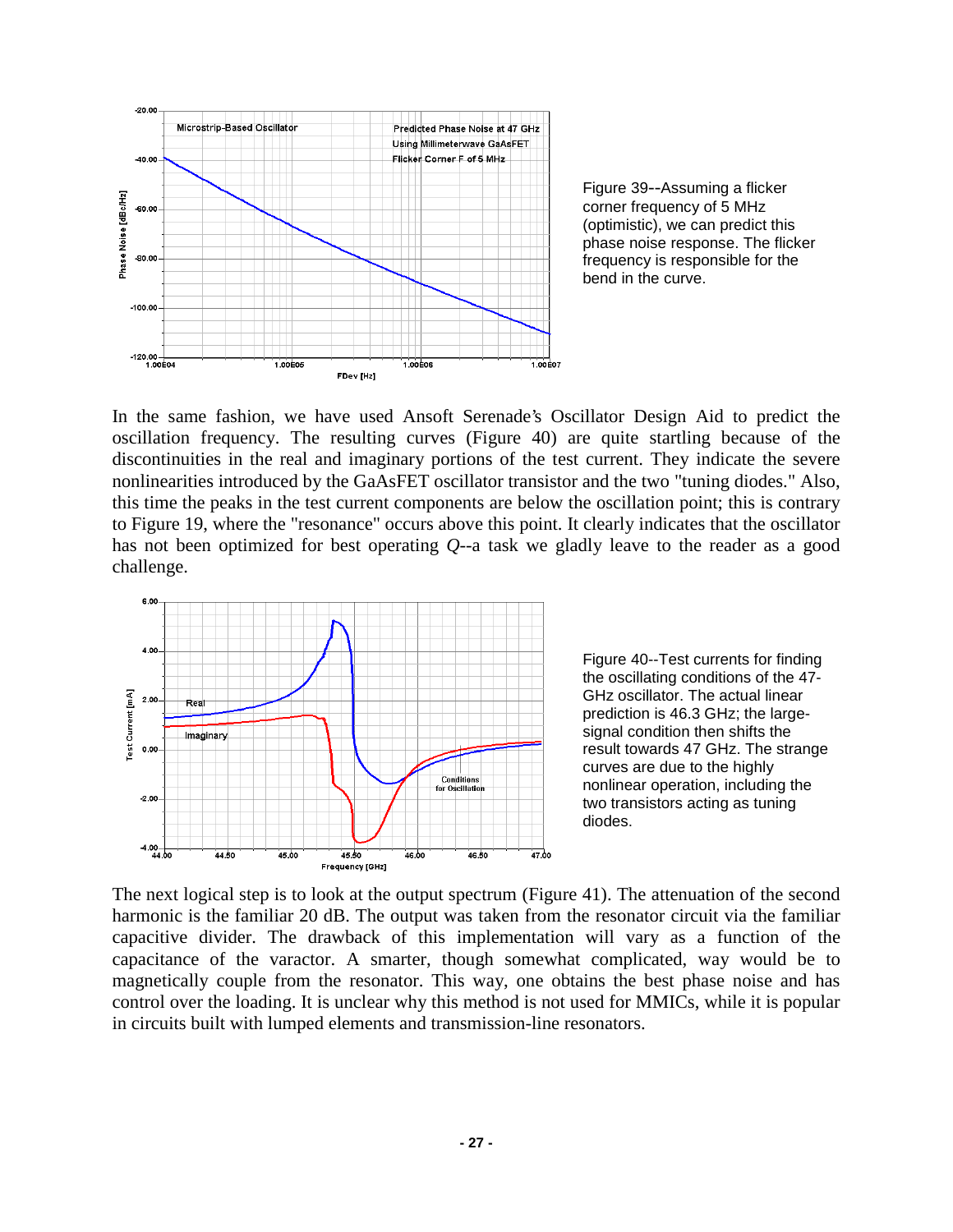

Figure 41--Predicted output spectrum for the 47-GHz FETbased oscillator.

The resulting phase noise, as anticipated, is poor and is characterized by a straight-line response (Figure 42). This is due to the diode noise contribution [the last term in (6)]. The phase noise of the oscillator is by far not state-of-the-art because the flicker noise and the diode noise are excessive. Current research in oscillators using SiGe transistors or even GaAs HBTs will result in much better phase noise performance.



Figure 42--Predicted phase noise of the 47-GHz millimeterwave oscillator using GaAsFETs as tuning diodes. They are notoriously noisy.

Compared to Figure 39, we have lost our good phase noise performance.

Finally, we let the circuit simulator provide us with the oscillator transistor load line (Figure 43). By inspecting it, we see that the resulting ellipse is not limited either by current or voltage, which leads to low-distortion operation for the transistor. On the other hand, our previous examination showed strong nonlinearities. The reason why the ellipse is not distorted has to be the loose coupling, and yet the *Q* is low because of the resonator elements--specifically, the transistors used as varactor diodes. These diodes have their own load lines, since both dc and ac voltages are fed to them. Figure 44 shows the resulting load lines. The reason for the difference in their diameters has to do with the fact that power levels at the two points are different.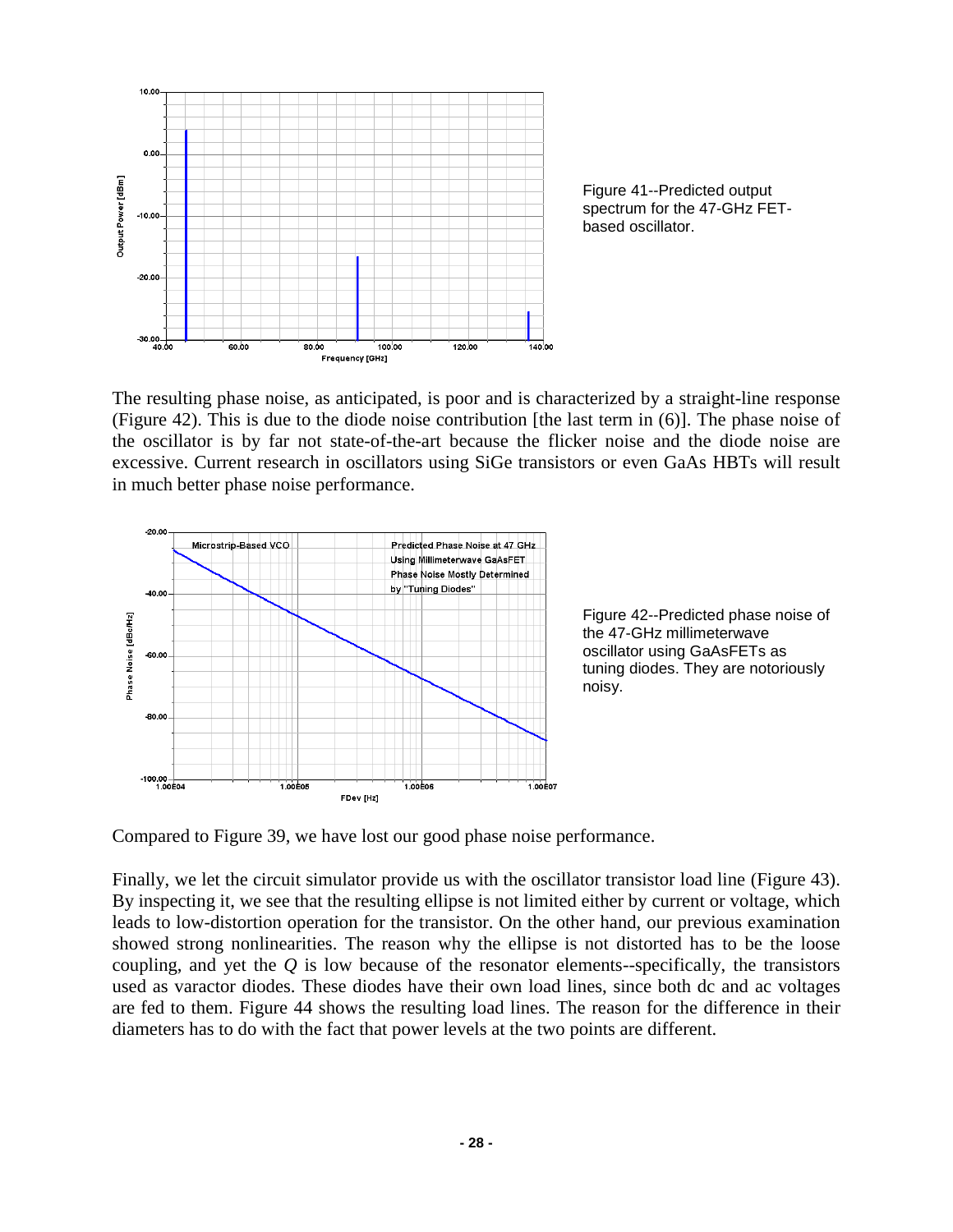



Figure 44--Load lines for the "tuning diodes" D1 and D2, which in reality are GaAsFETs with source and drain tied together. The round shape indicators that the "varactors" are both operating in their linear regions, but the devices themselves are highly nonlinear.

The circuit we just looked at, for simulation purposes, uses actual tuning diodes and transmission lines as resonators is shown in Figure 45.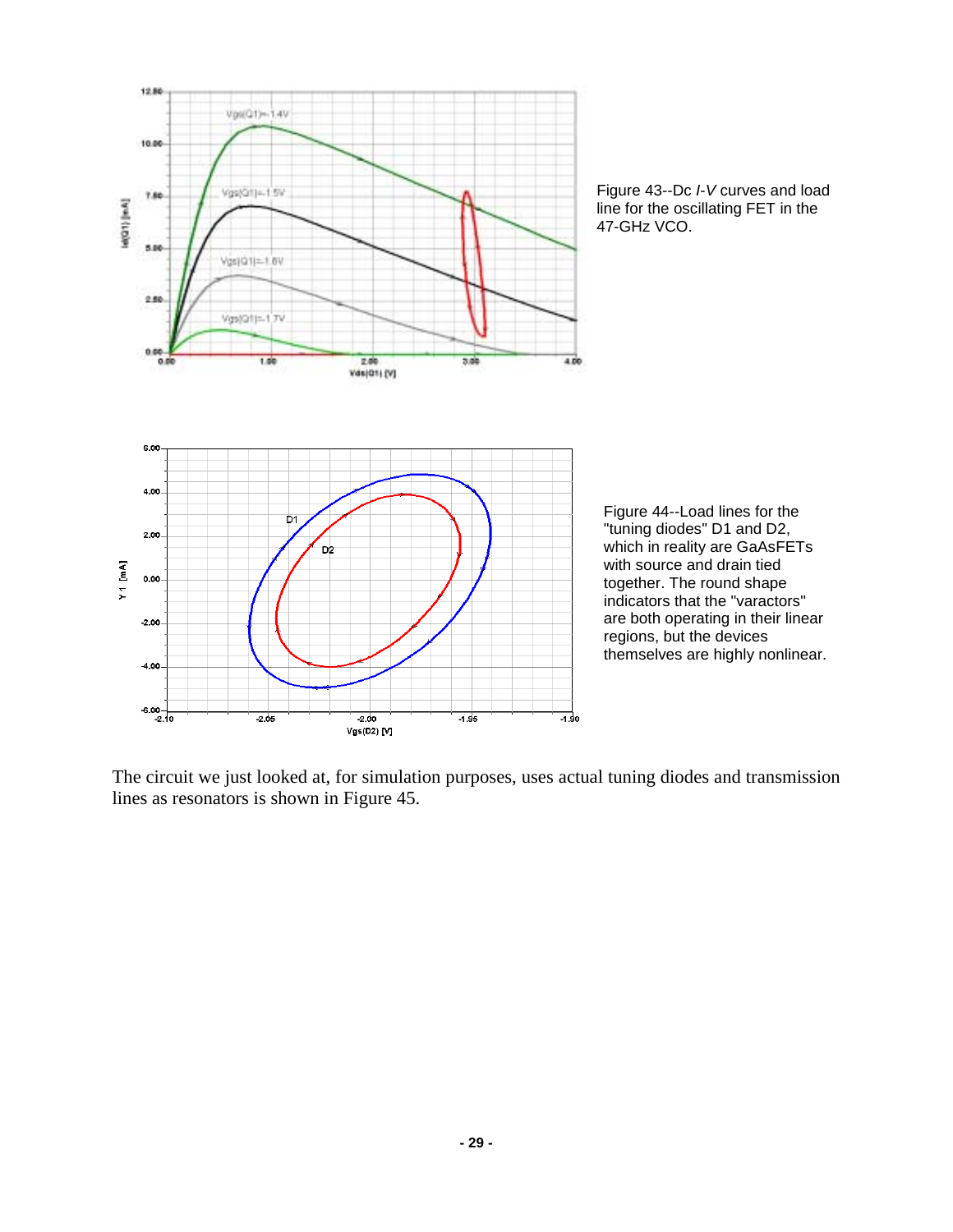

Figure 45--Detailed modeling of the two-diode TI [VCO.](http://synergymwave.com/products/vco/)

#### **Conclusion**

Designing microwave and millimeterwave oscillators still involves the use of some black magic, but a good understanding of their theory of operation, including a good simulator, does help. We have covered both bipolar transistors and GaAsFETs and point out their unique behavior. The oscillators we have used to demonstrate the design process were single-stage types. During the early mentioned MIMIC project, a variety of interesting oscillators was developed by members of the consortium. A very "colorful" one is shown in Figure 46. It is a ring type of oscillator using two transistors on each side and a combining circuit. The measured data agrees quite well with the simulation. Because this Ka-band MMIC [VCO](http://synergymwave.com/products/vco/) for smart munitions applications falls under export restrictions, only sketchy information can be provided. It employs a 0.25-um gate length PHEMT.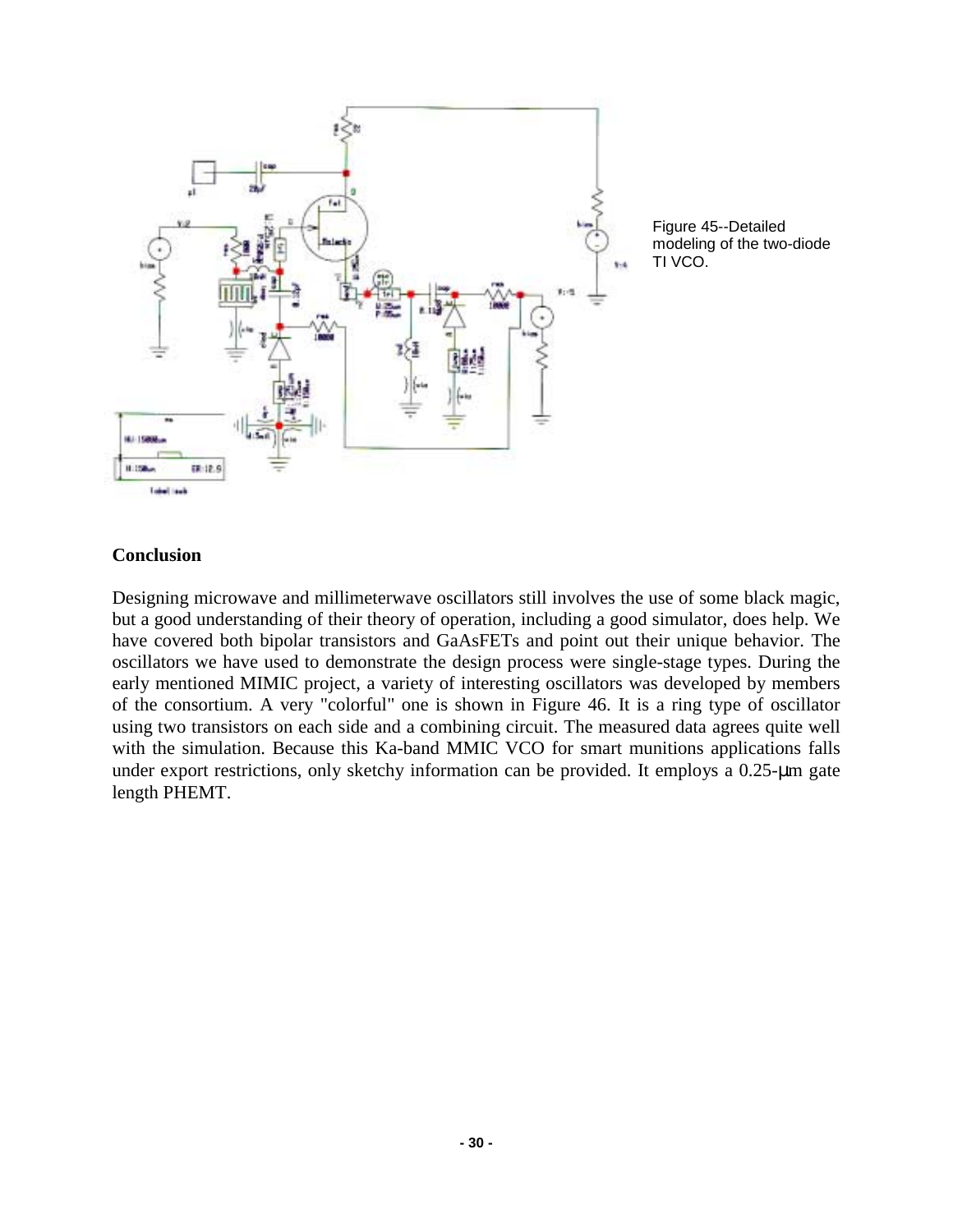

Figure 46-Fundamental-mode, differential ring [VCO](http://synergymwave.com/products/vco/) developed by Martin Marietta under the US Government MIMIC program. The CAD solutions were provided by Compact Software (now Ansoft). The oscillator features include: frequency range, Ka band; output power, 16 dBm minimum; electronically tunable; output power > 16 dBm; 13% power-added efficiency (PAE); compact size for easy integration with power amplifier;  $0.25 \text{-} \mu$ m pseudomorphic HEMTs.

In the area of SiGe transistors, the oscillator developed by Dr. Rheinfelder of DASA has already been mentioned. Using the properties of gallium arsenide as an MMIC material, one can predict the phase noise. If built all in silicon, the 1/*f* noise of the resistive area would make the noise even worse. Our last figure (Figure 47) shows the predicted phase noise of the Rheinfelder oscillator with a resonator *Q* of 7 (because of loading by the tuning diodes) and established with the ring oscillator of Figure 34 (a [VCO\),](http://synergymwave.com/products/vco/) an assumed *Q* of 25. Finally, the plot also shows the measured data point at 100 kHz to be −93 dBc/Hz. At first glance, this measured data point does not seem to be real; however, it shows the power of modern simulation even at these frequencies. Also, it validates a *Q* of 70, which the author did not mention in his paper. Probably the best design procedure for microwave oscillators in the X band is shown in [15,16,17], which shows the best published results for a free-running microwave oscillator at room temperature with a pHEMT transistor.



Figure 47--Predicted phase noise for  $Q_i$ s of 7 and 25 of the 47-GHz SiGe oscillator by Rheinfelder and others compared to the published and measured results ( $Q_1 = 70$ , spot measurement indicated by the arrow).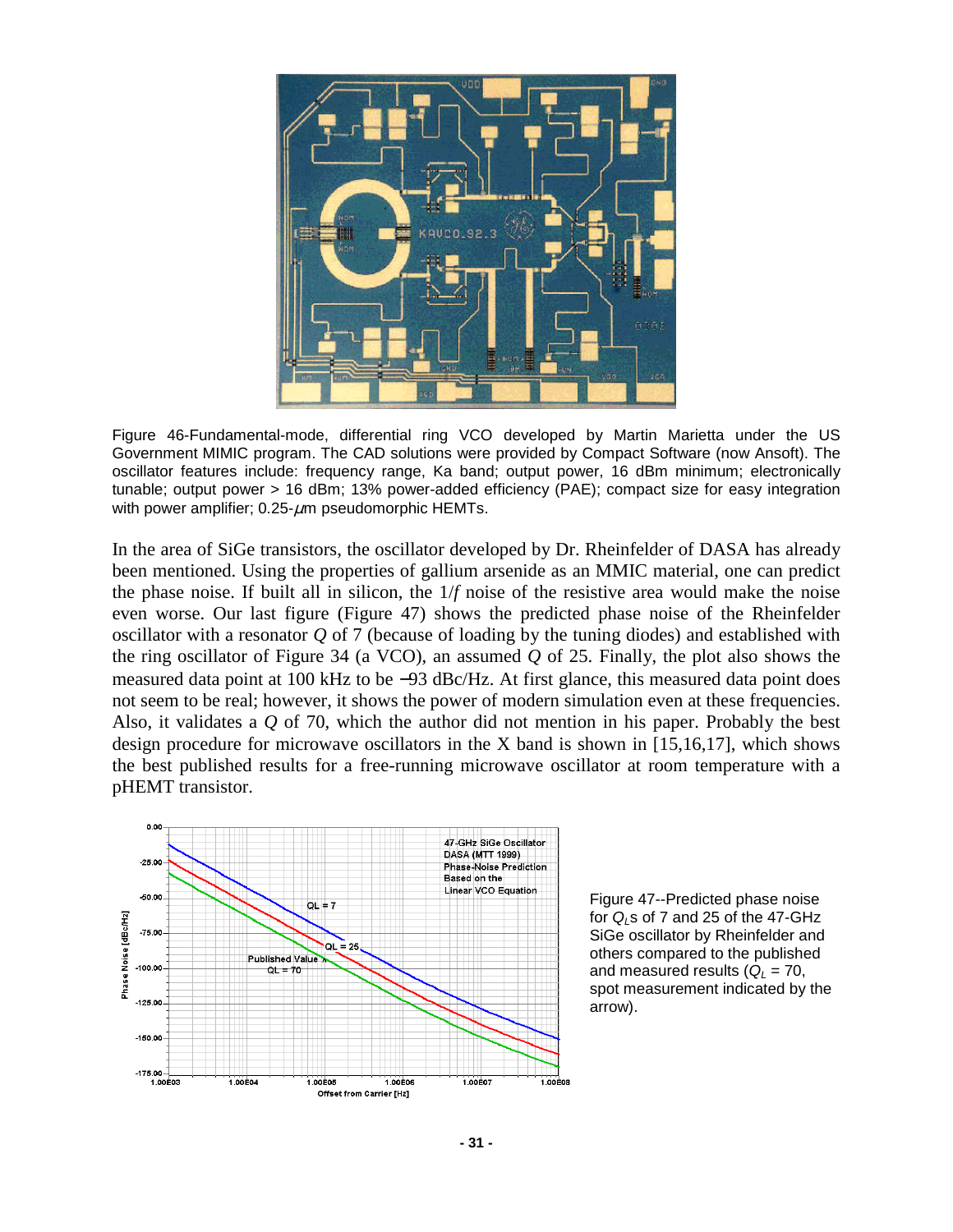# **References**

1. Aron Kain, *Final Report for Bias Dependence Noise Modeling of Heterojunction Bipolar Transistors*, USAF SBIR Phase II (PIIN), F33615-95-C-1707, November 1997. Issued by USAF/AFMC/ASC, Wright Laboratory WL/AAKE BLD 7, 2530 C ST, Wright-Patterson AFB, OH 45433-7607.

2. Robert A. Pucel and Ulrich L. Rohde, "An Accurate Expression for the Noise Resistance *Rn* of a Bipolar Transistor for Use with the Hawkins Noise Model," *IEEE Microwave and Guided Wave Letters*, Vol. 3, No. 2, February 1993, pp. 35-37.

3. Robert A. Pucel, W. Struble, Robert Hallgren and Ulrich L. Rohde, "A General Noise Deembedding Procedure for Packaged Two-Port Linear Active Devices," *IEEE Transactions on Microwave Theory and Techniques*, Vol. 40, No. 11, November 1993, pp. 2013-2024.

4. C. N. Rheinfelder et alia, "47-GHz SiGe MMIC Oscillator," *1999 IEEE MTT-S Digest*, pp. 5- 8.

5. V. Rizzoli, F. Mastri, and C. Cecchefti, "Computer-Aided Noise Analysis of MESFET and HEMT Mixers," *IEEE Transactions on Microwave Theory and Techniques*, Vol. MTT-37, September 1989, pp. 1401-1410.

6. V. Rizzoli and A. Lippadni, "Computer-Aided Noise Analysis of Linear Multiport Networks of Arbitrary Topology," *IEEE Transactions on Microwave Theory and Techniques*, Vol. MTT-33, December 1985, pp. 1507-1512.

7. V. Rizzoli, F. Mastri, and D. Masotti, "General-Purpose Noise Analysis of Forced Nonlinear Microwave Circuits," published in *Military Microwave*, 1992.

8. Ulrich L. Rohde, "Improved Noise Modeling of GaAs FETs," *Microwave Journal*, November 1991, pp. 87-101 (Part I) and December 1991, pp. 87-95 (Part II).

9. Ulrich L. Rohde, Chao-Ren Chang, and Jason Gerber, "Design and Optimization of Low-Noise Oscillators Using Nonlinear CAD Tools," *1994 IEEE International Frequency Control Symposium*, pp. 548-554.

10. Ulrich L. Rohde, "Oscillator Design for Lowest Phase Noise," *Microwave Engineering Europe*, May 1994, pp. 31-40.

11. Ulrich L. Rohde, *Microwave and Wireless Synthesizers: Theory and Design* (New York: John Wiley & Sons, 1997, ISBN 0-471-52019-5), Section 5-3 (Low-Noise Microwave Synthesizers) and Appendix B (A General-Purpose Nonlinear Approach to the Computation of Sideband Phase Noise in Free-Running Microwave and RF Oscillators).

12. Ulrich L. Rohde and David P. Newkirk, *RF/Microwave Circuit Design for Wireless Applications*, by John Wiley & Sons, April 2000, ISBN 0471298182.

13. F. X. Sinnesbichler et alia, "A 50-GHz SiGe HBT Push-Push Oscillator," *1999 IEEE MTT-S Digest*, pp. 9-12.